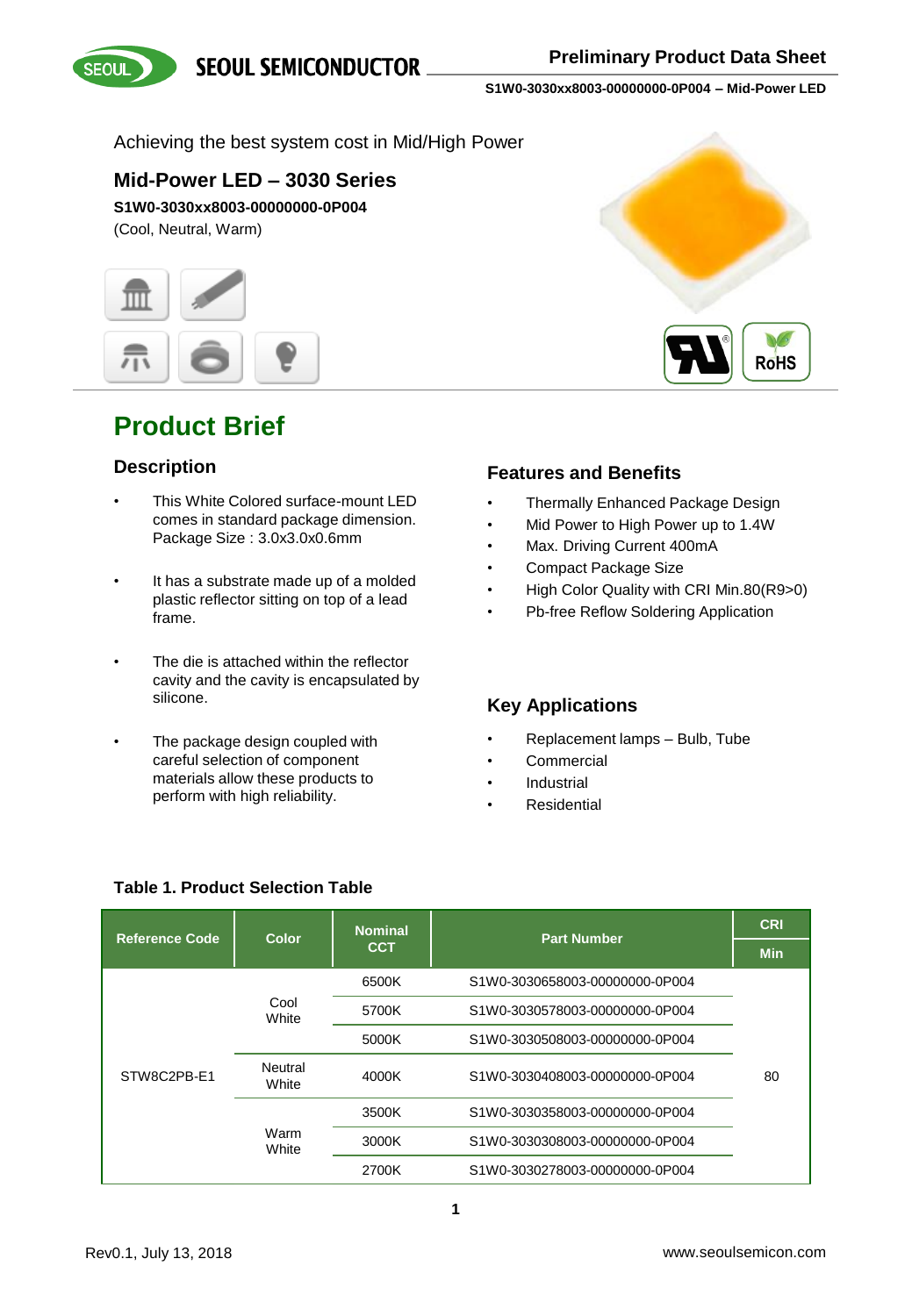

# **Table of Contents**

| <b>Index</b> |                                         |                |
|--------------|-----------------------------------------|----------------|
| ٠            | <b>Product Brief</b>                    | 1              |
|              | <b>Table of Contents</b>                | $\overline{2}$ |
| ٠            | Performance Characteristics             | 3              |
|              | <b>Characteristics Graph</b>            | 5              |
| ٠            | <b>Color Bin Structure</b>              | 11             |
|              | <b>Mechanical Dimensions</b>            | 15             |
|              | <b>Recommended Solder Pad</b>           | 16             |
| $\bullet$    | <b>Reflow Soldering Characteristics</b> | 17             |
| $\bullet$    | Emitter Tape & Reel Packaging           | 18             |
|              | <b>Product Nomenclature</b>             | 20             |
|              | Handling of Silicone Resin for LEDs     | 21             |
|              | <b>Precaution For Use</b>               | 22             |
|              | Company Information                     | 25             |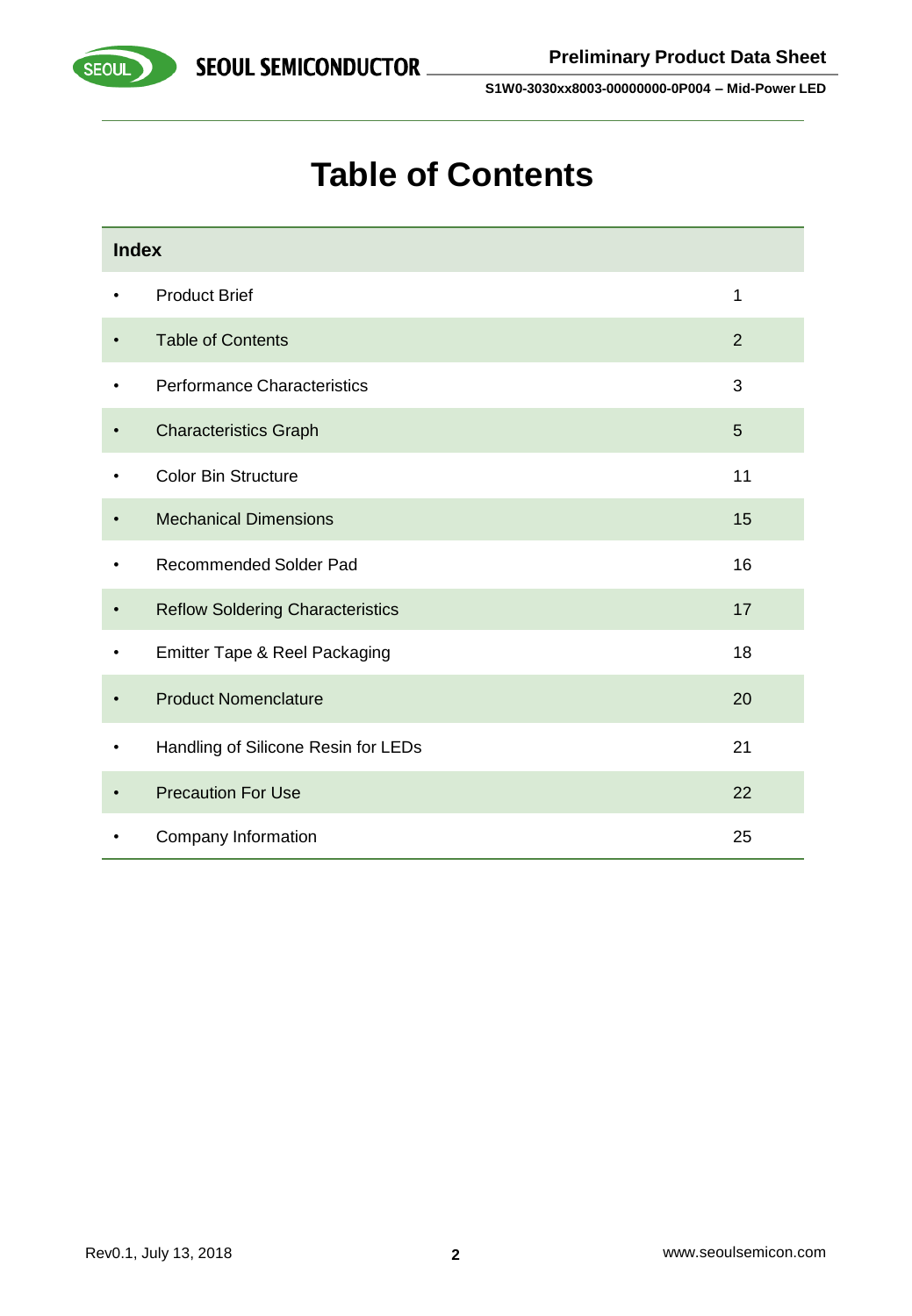

### **Performance Characteristics**

**SEOUL** 

| Min.<br>$CRI, R_a^{[4]}$ | <b>Nominal</b><br>CCT [K] [1] | Min. Flux<br>[Im] | <b>Typ. Luminous</b><br>Flux $\Phi_{V}$ <sup>[3]</sup> [lm]<br>@65mA | <b>Typ. Luminous</b><br>Efficacy [Im/W]<br>@65mA | <b>Part Number</b>                 |
|--------------------------|-------------------------------|-------------------|----------------------------------------------------------------------|--------------------------------------------------|------------------------------------|
|                          | 6500                          | 32.6              | 33.5                                                                 | 187                                              | S1W0-3030658003-<br>00000000-0P004 |
|                          | 5700                          | 32.6              | 34.1                                                                 | 190                                              | S1W0-3030578003-<br>00000000-0P004 |
|                          | 5000                          | 34.1              | 35.2                                                                 | 196                                              | S1W0-3030508003-<br>00000000-0P004 |
| 80                       | 4000                          | 33.6              | 34.9                                                                 | 195                                              | S1W0-3030408003-<br>00000000-0P004 |
|                          | 3500                          | 31.5              | 33.6                                                                 | 187                                              | S1W0-3030358003-<br>00000000-0P004 |
|                          | 3000                          | 31.5              | 32.7                                                                 | 182                                              | S1W0-3030308003-<br>00000000-0P004 |
|                          | 2700                          | 31.5              | 32.3                                                                 | 180                                              | S1W0-3030278003-<br>00000000-0P004 |

**Table 2. Product Selection Guide,**  $I_F = 65mA$ **,**  $T_i = 25°C$ **, RH30%** 

#### **Notes :**

(1) Correlated Color Temperature is derived from the CIE 1931 Chromaticity diagram.

(2) Seoul Semiconductor maintains a tolerance of  $\pm 7\%$  on Intensity and power measurements. The luminous intensity IV was measured at the peak of the spatial pattern which may not be aligned with the mechanical axis of the LED package.

(3) The lumen table is only for reference.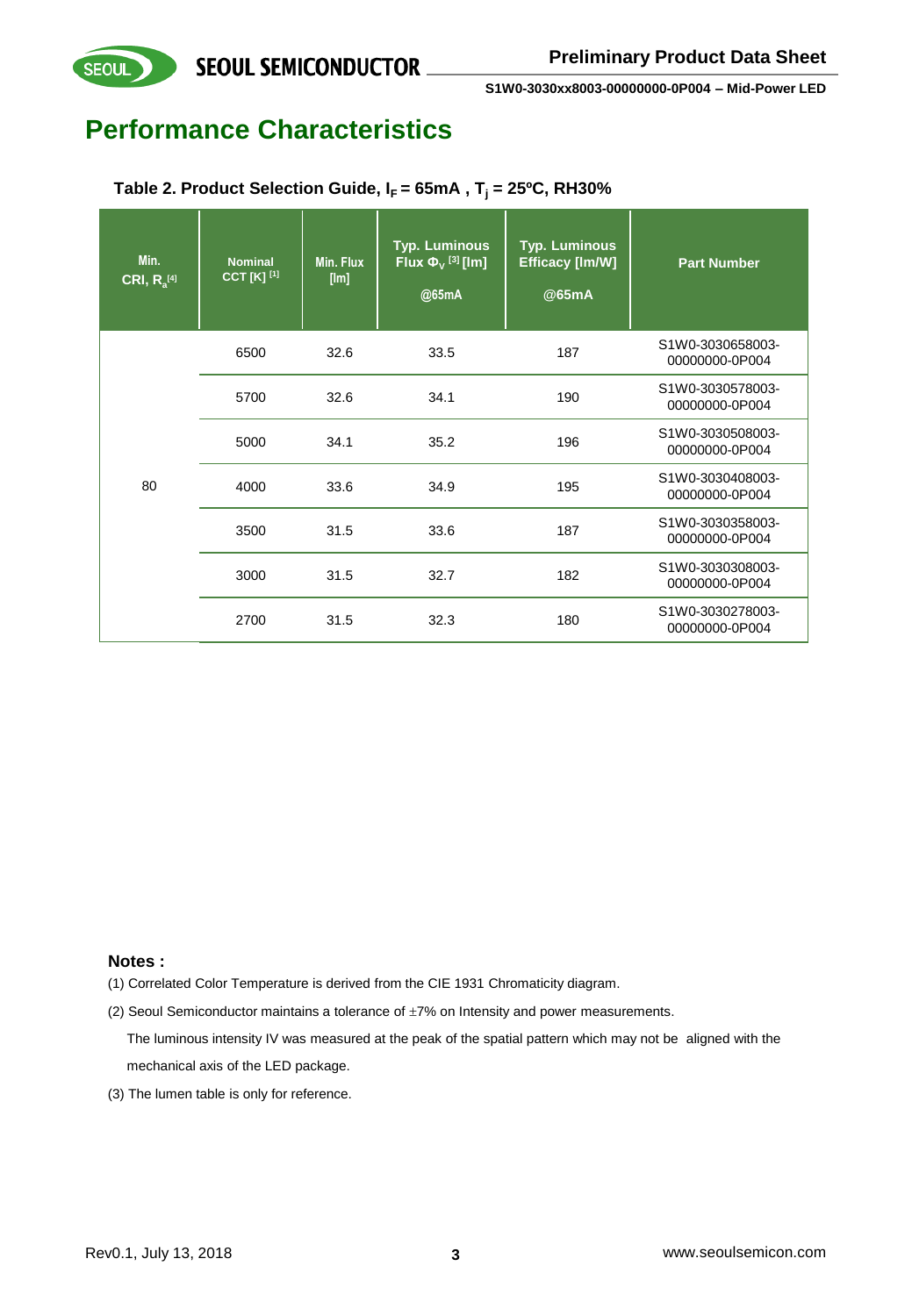# **Performance Characteristics**

**SEOUL** 

### **Table 3. Characteristics, IF=65mA, Tj= 25ºC, RH30%**

| <b>Parameter</b>                             | <b>Symbol</b>   | Value                      |                |      | <b>Unit</b> |
|----------------------------------------------|-----------------|----------------------------|----------------|------|-------------|
|                                              |                 | Min.                       | Typ.           | Max. |             |
| <b>Forward Current</b>                       | ΙF              | ۰                          | 65             | ٠    | mA          |
| Forward Voltage <sup>[1]</sup>               | $V_F$           | 2.7                        | 2.8            | 2.9  | ٧           |
| CRI <sup>[1]</sup>                           | $R_a$           | 80                         | $\blacksquare$ | ۰    |             |
| Viewing Angle [2]                            | $2\Theta_{1/2}$ | ۰                          | 120            | ۰    | Deg.        |
| Thermal resistance $(J \text{ to } S)^{[3]}$ | $R\theta_{J-S}$ | ٠                          | 10             | ٠    | °C/W        |
| <b>ESD Sensitivity (HBM)</b>                 | -               | Class 3A JEDEC JS-001-2017 |                |      |             |

### **Table 4. Absolute Maximum Ratings**

| <b>Parameter</b>             | <b>Symbol</b> | <b>Value</b>  | <b>Unit</b> |
|------------------------------|---------------|---------------|-------------|
| <b>Forward Current</b>       | ΙF            | 400           | mA          |
| <b>Power Dissipation</b>     | $P_{D}$       | 1.16          | W           |
| Junction Temperature         |               | 125           | ٥C          |
| <b>Operating Temperature</b> | opr           | $-40 - +85$   | ٥C          |
| Storage Temperature          | stq           | $-40 - + 100$ | ٥C          |

#### **Notes :**

- (1) Tolerance : VF :±0.1V, IV :±7%, Ra :±2, x,y :±0.005
- (2) 2 $\Theta_{1/2}$  is the off-axis where the luminous intensity is 1/2 of the peak intensity.
- (3) Thermal resistance :  $Rth_{JS}$  (Junction / solder)
- LED's properties might be different from suggested values like above and below tables if operation condition will be exceeded our parameter range. Care is to be taken that power *dissipation does not* exceed the absolute maximum rating of the product.
- Thermal resistance can be increased substantially depending on the heat sink design/operating condition, and the maximum possible driving current will decrease accordingly.
- All measurements were made under the standardized environment of Seoul Semiconductor.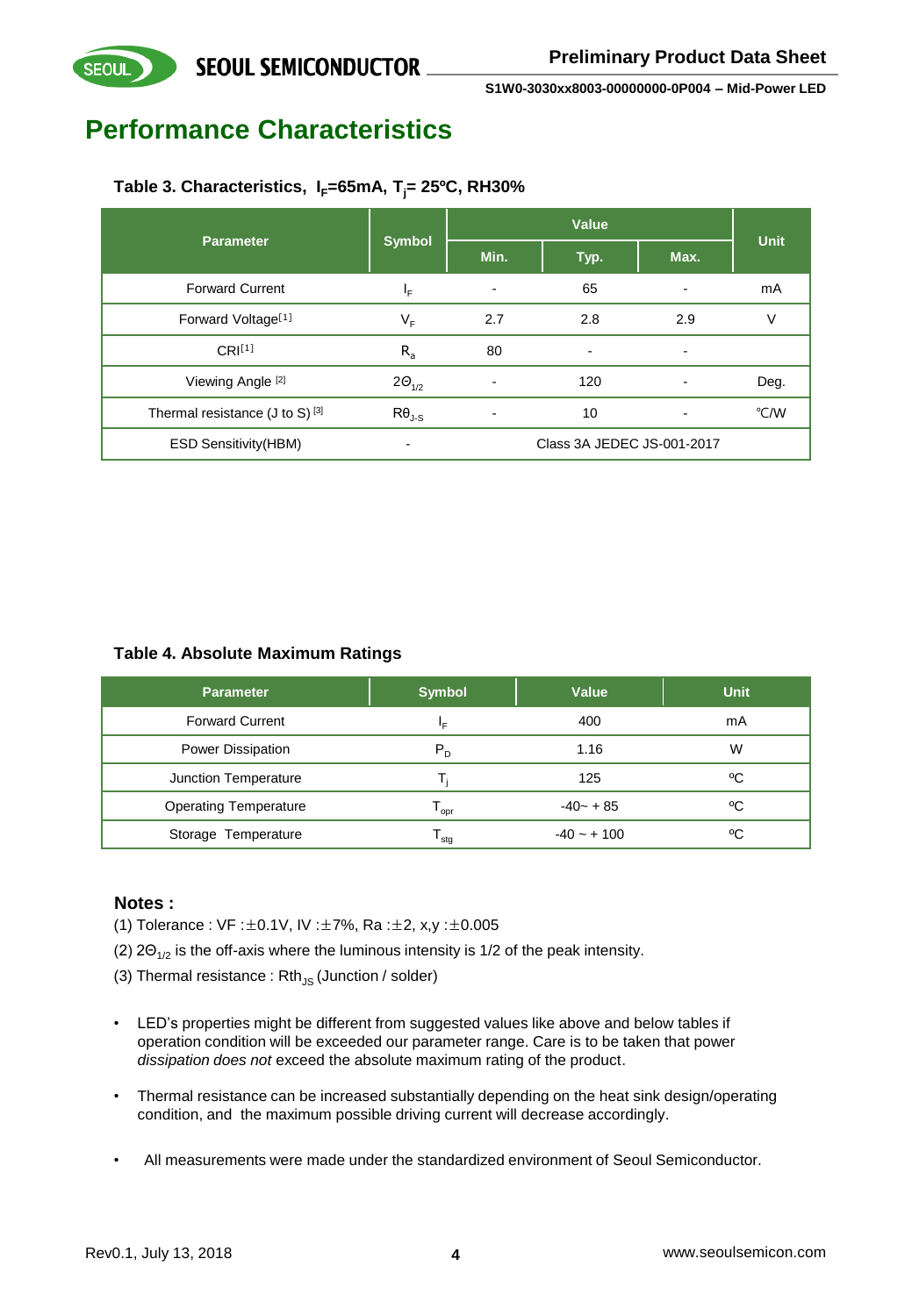**Characteristics Graph**



**Fig 2. Radiant Pattern, T<sup>j</sup> = 25ºC**

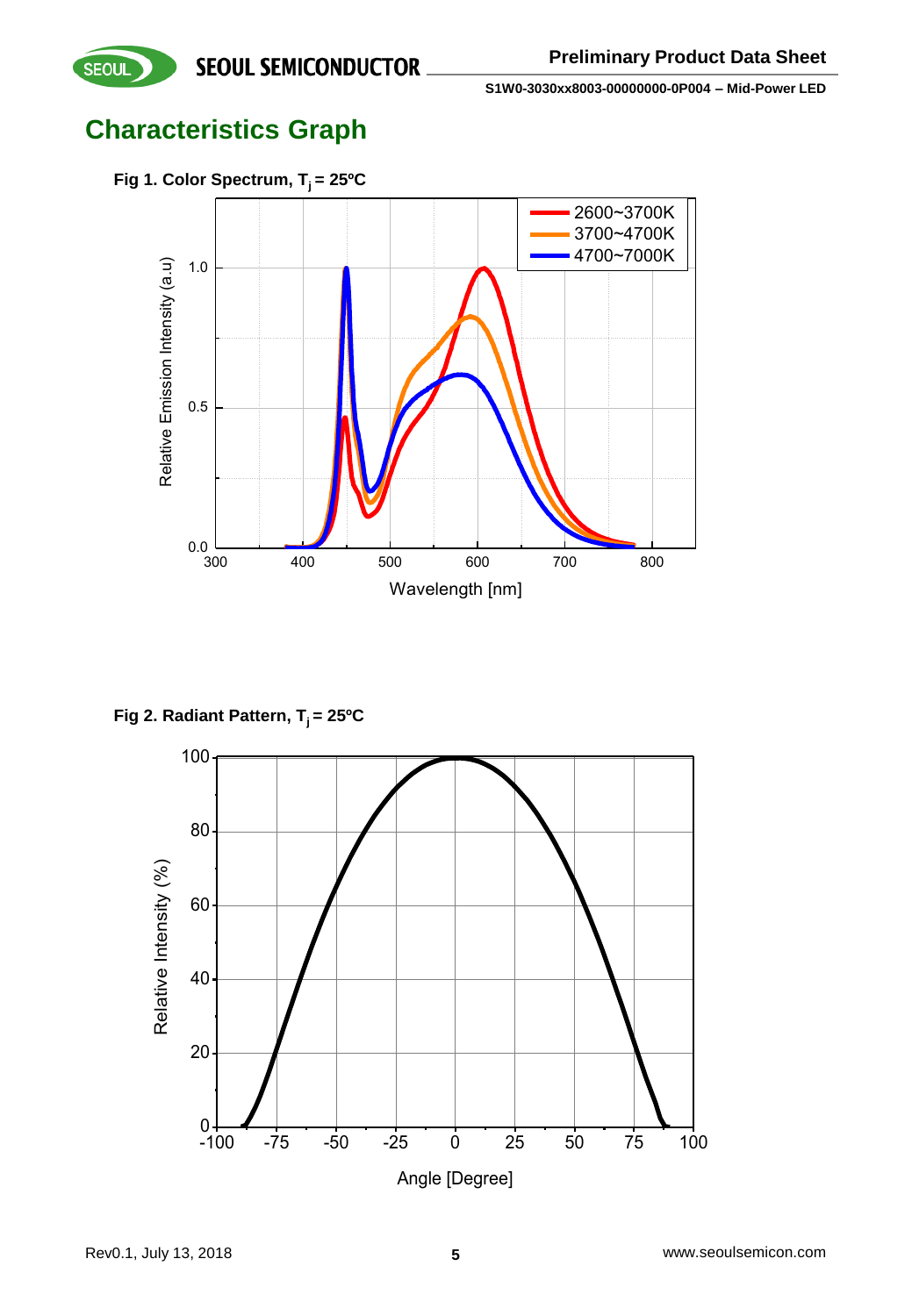**Characteristics Graph**

**SEOUL** 



**Fig 3. Forward Voltage vs. Forward Current, T<sup>j</sup> = 25ºC**

**Fig 4. Forward Current vs. Relative Luminous Intensity, T<sup>j</sup> = 25ºC**

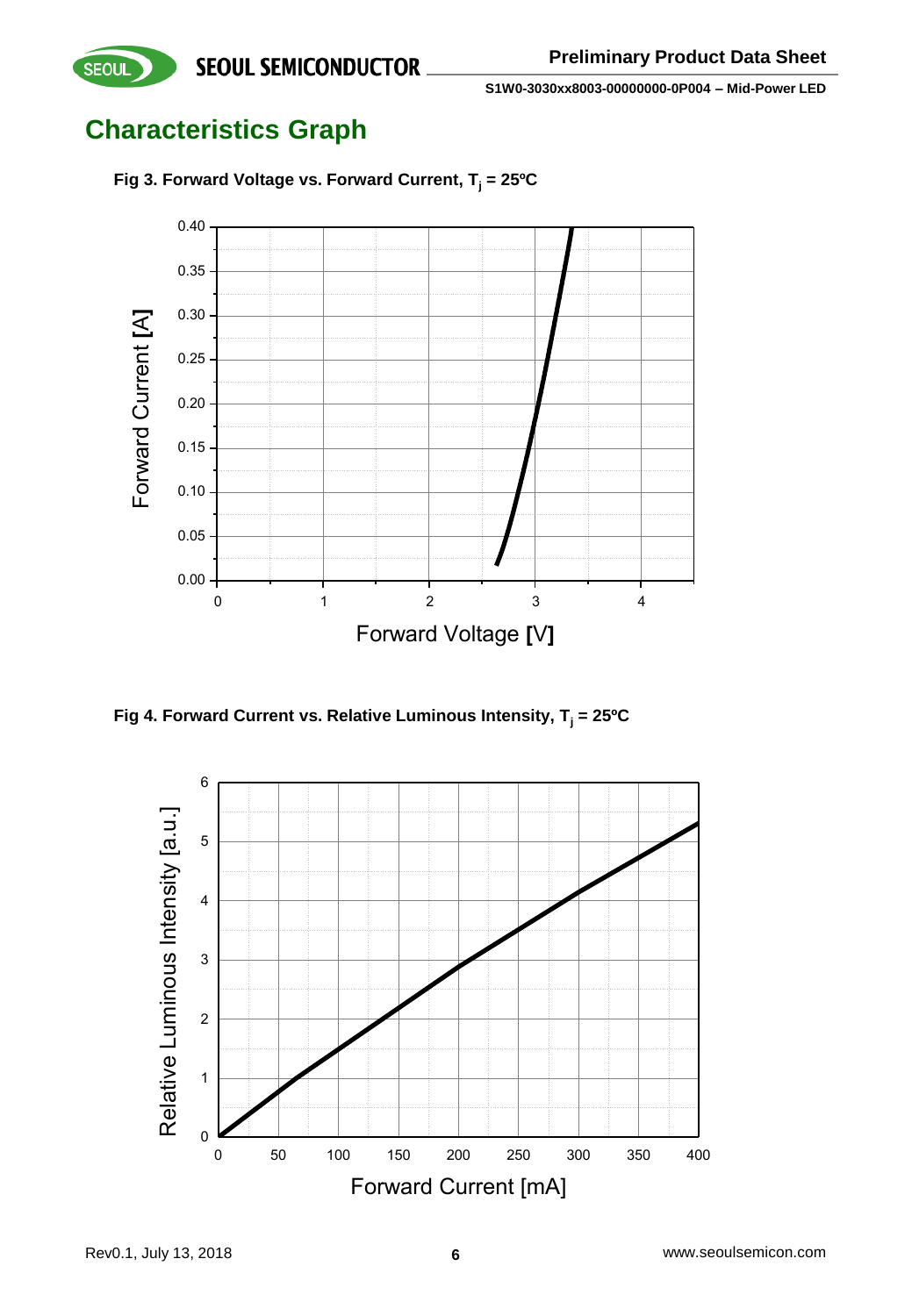# **Characteristics Graph**





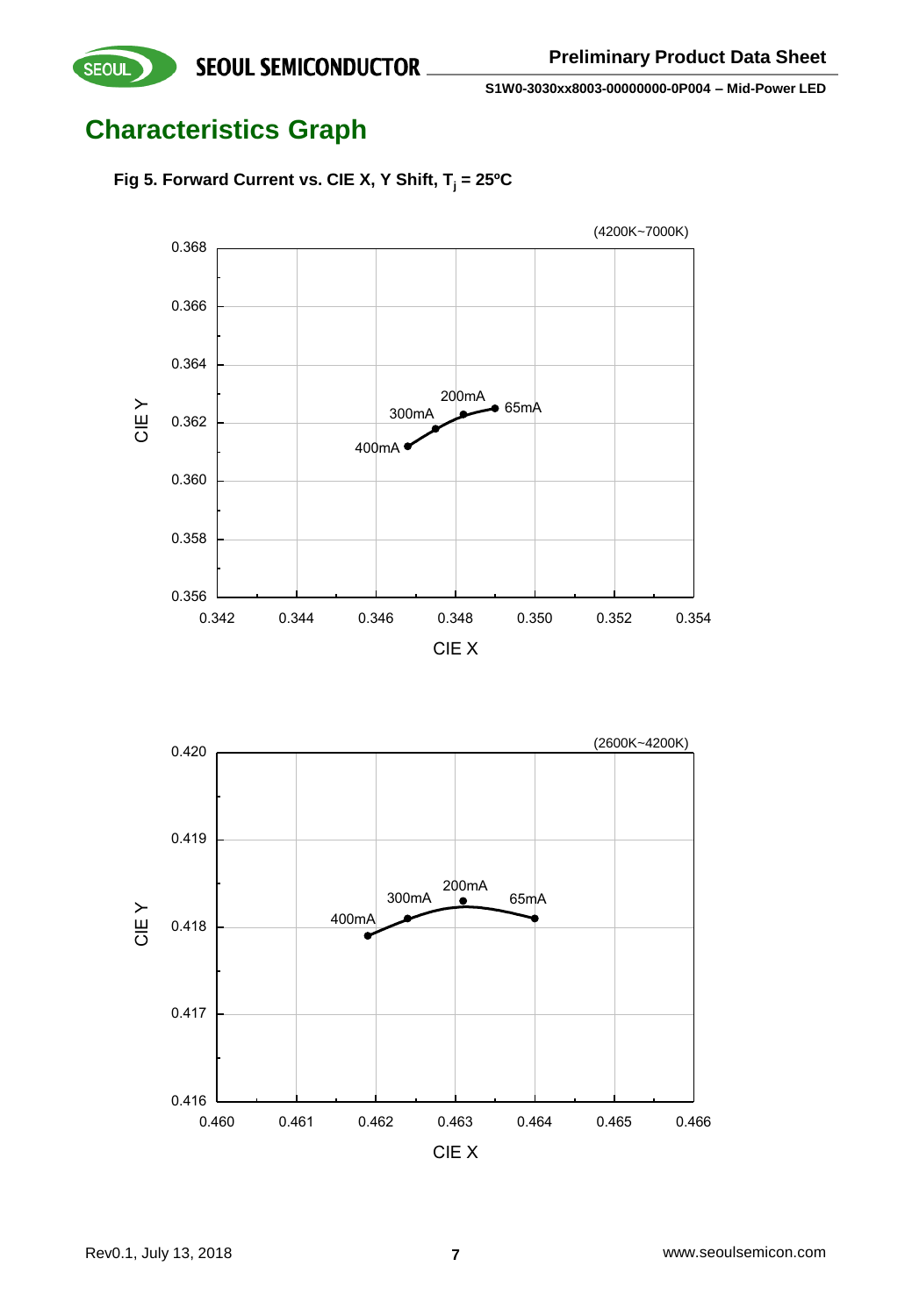# **Characteristics Graph**



**Fig 6. Junction Temperature vs. Relative Luminous Intensity, I<sub>F</sub>=65mA** 



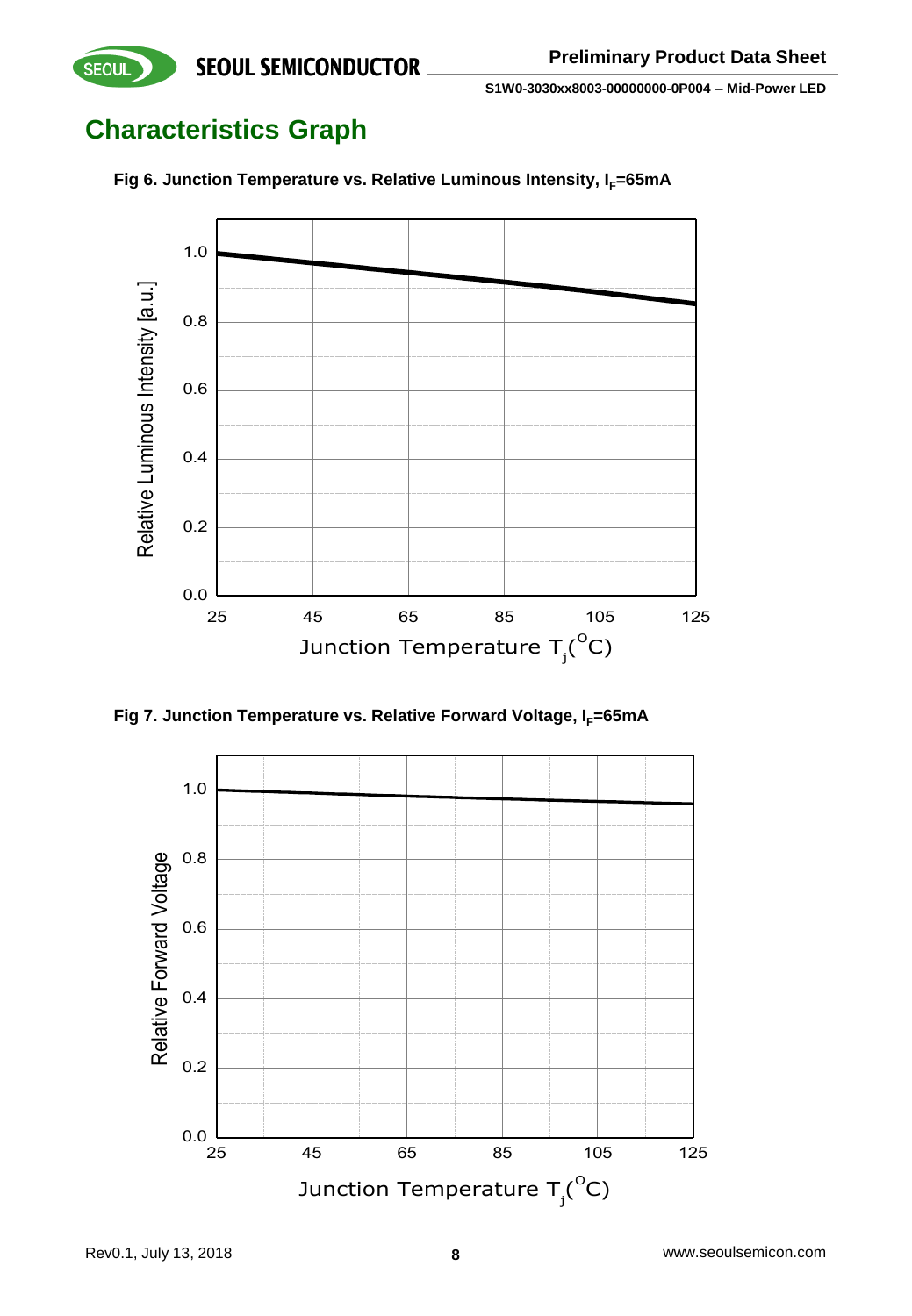# **Characteristics Graph**

SEOUL



**Fig 8. Chromaticity Coordinate vs. Junction Temperature, I<sub>F</sub>=65mA** 

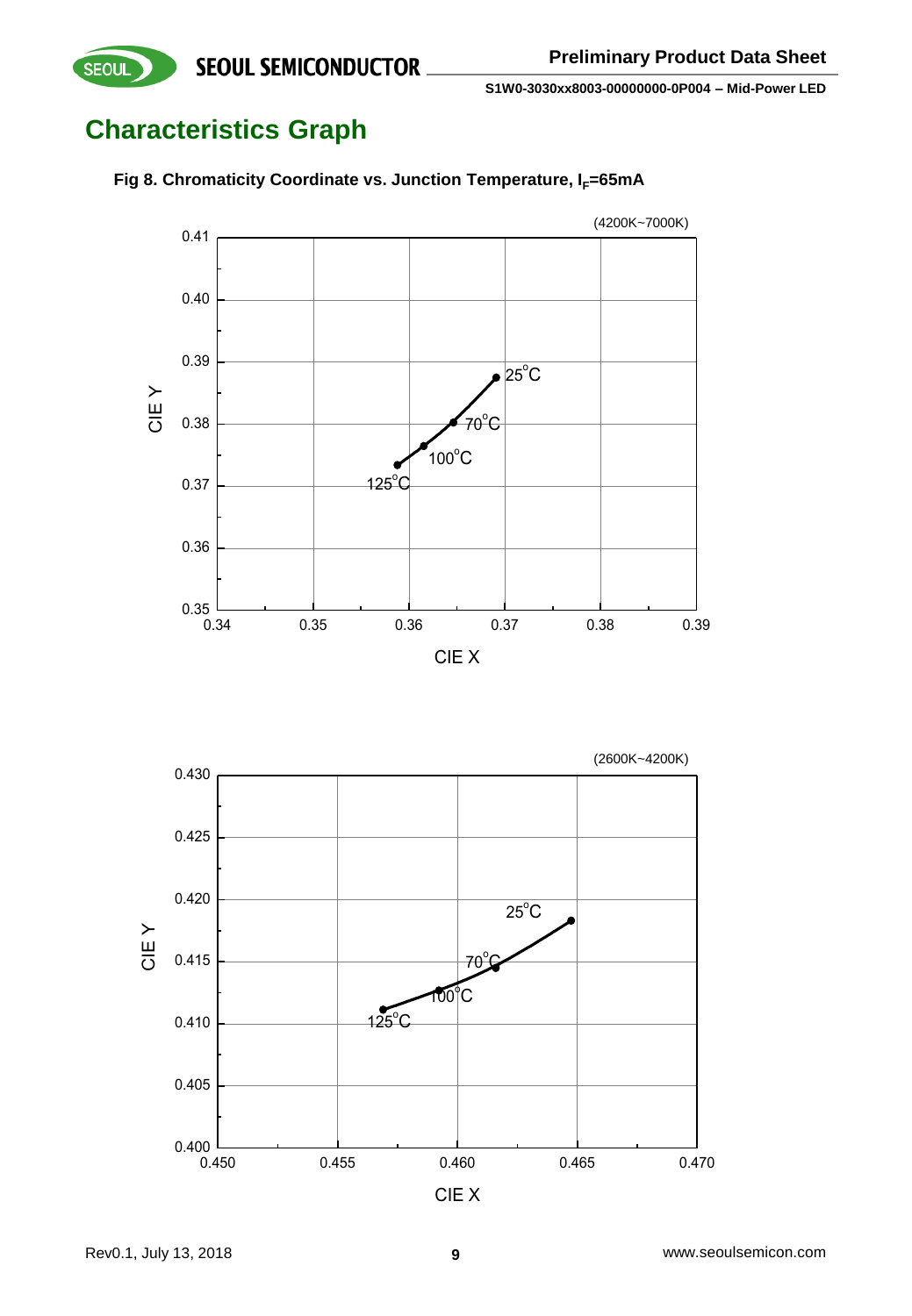# **Characteristics Graph**



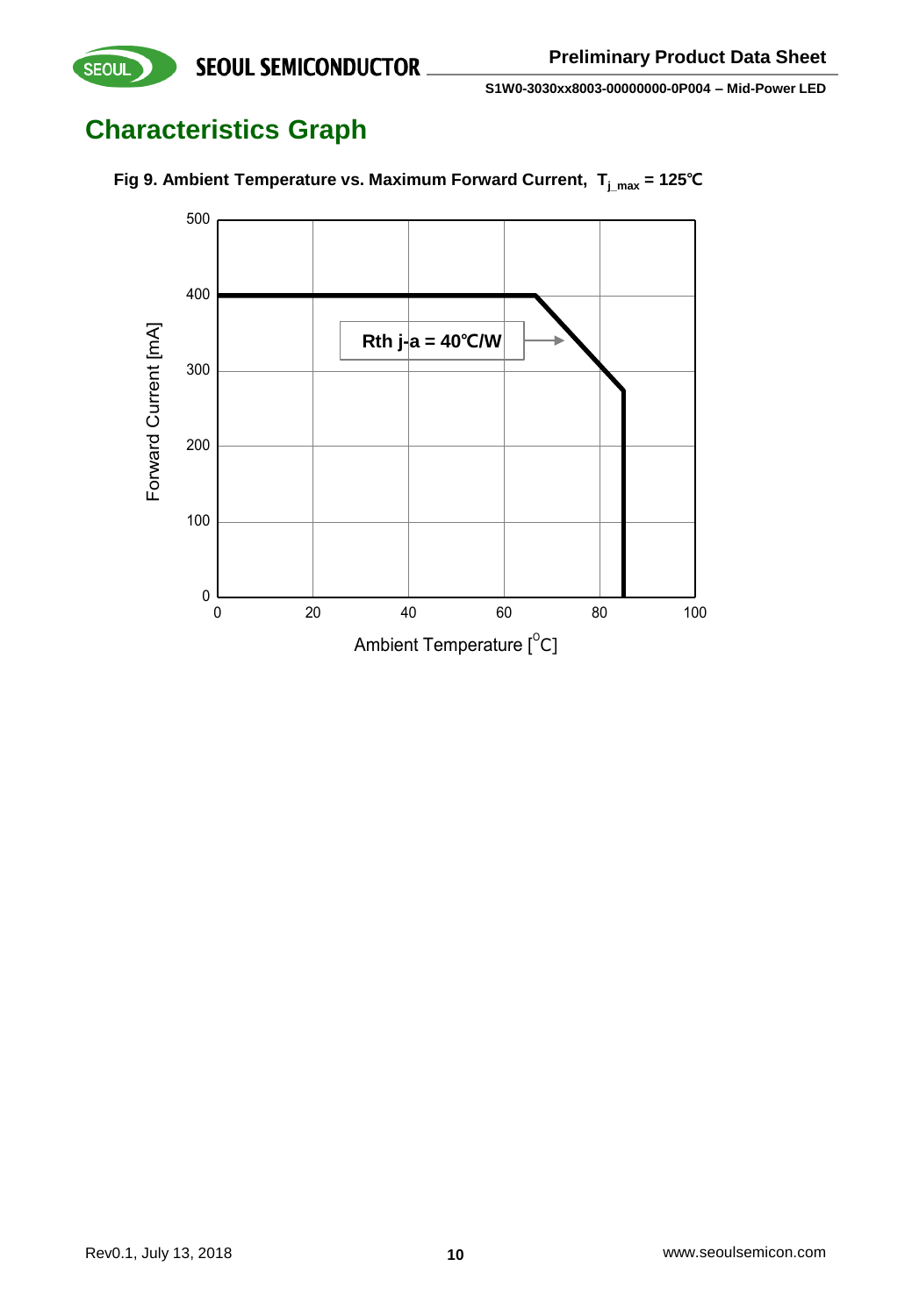# **Color Bin Structure**

**SEOUL** 

### **Table 5. Bin Code description, Tj=25**℃**, IF=65mA**

| <b>Part Number</b>   | Luminous Flux (Im) @5000K |      |      | <b>Color Chromaticity</b> | <b>Typical Forward Voltage (V)</b> |      |      |
|----------------------|---------------------------|------|------|---------------------------|------------------------------------|------|------|
|                      | <b>Bin</b><br>Code        | Min. | Max. | Coordinate                | <b>Bin</b><br>Code                 | Min. | Max. |
|                      | T <sub>5</sub>            | 32.6 | 34.1 |                           | Y1                                 | 2.7  | 2.8  |
| S1W0-<br>3030xx8003- | U <sub>0</sub>            | 34.1 | 35.0 | Refer to page.12~14       | Y2                                 | 2.8  | 2.9  |
| 00000000-0P004       | U3                        | 35.0 | 36.3 |                           |                                    |      |      |
|                      | U7                        | 36.3 | 38.8 |                           |                                    |      |      |

**CCT CIE IV Rank** 6000- 7000K A T5 U0 U3 U7 5300- 6000K B T5 U0 U3 U7 4700 ~ 5300K C T5 U0 U3 U7 3700 ~ 4200K E T5 U0 U3 U7 3200 ~ 3700K F T5 U0 U3 U7 2900 ~ 3200K G T5 U0 U3 U7 2600 ~ 2900K H T5 U0 U3 U7 **Table 6. Intensity rank distribution Available ranks** Available ranks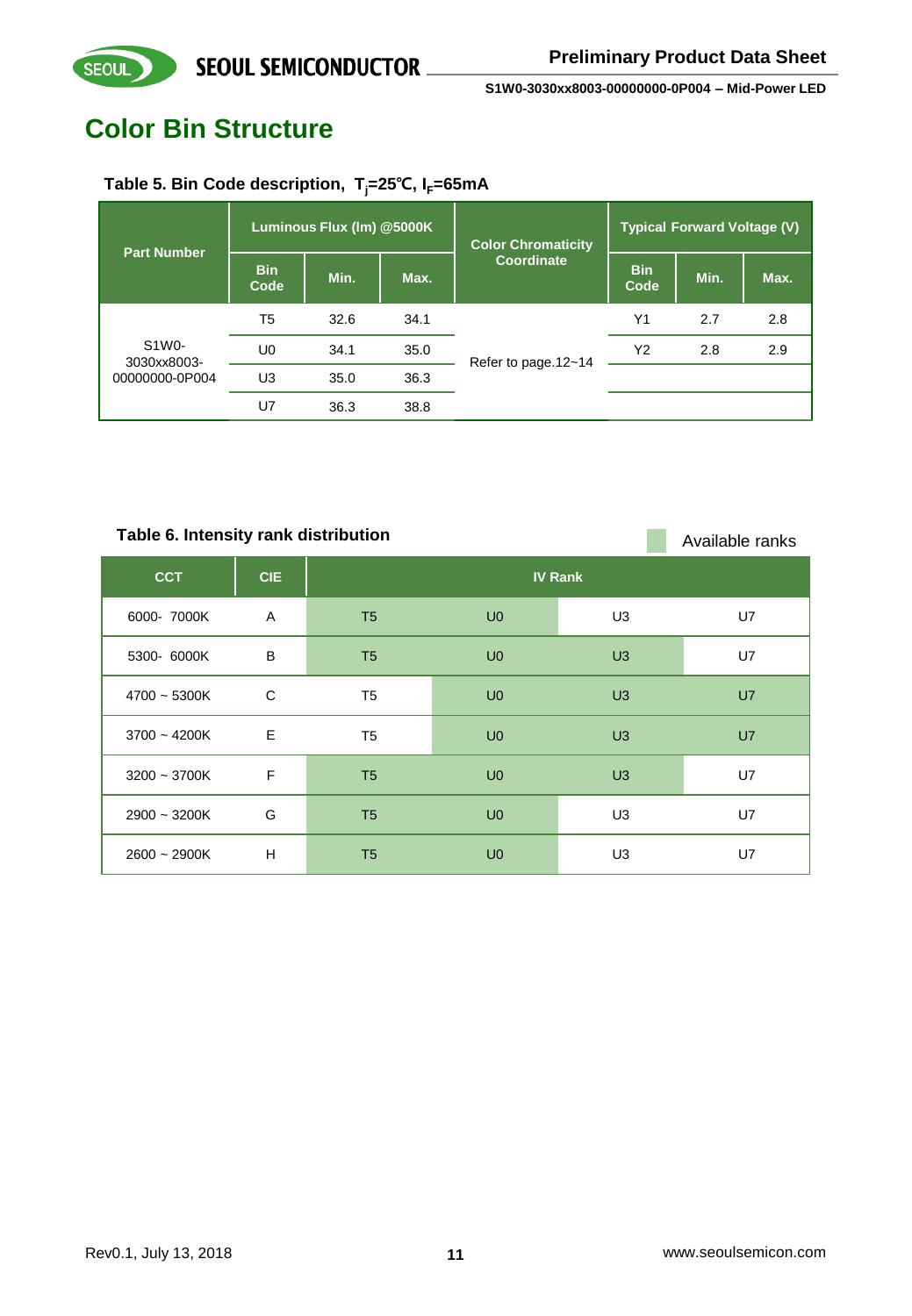### **Color Bin Structure**

**SEOUL** 

**CIE Chromaticity Diagram (Cool white), Tj=25**℃**, IF=100mA**



| 6500K 4Step           |               |                       | 5700K 4Step                  | 5000K 4Step           |               |  |
|-----------------------|---------------|-----------------------|------------------------------|-----------------------|---------------|--|
| 4Α                    |               | 4B                    |                              | 4C                    |               |  |
| Center point          | 0.3123:0.3282 |                       | Center point 0.3287 : 0.3417 | Center point          | 0.3447:0.3553 |  |
| Major Axis a          | 0.0088        | Major Axis a          | 0.0095                       | Major Axis a          | 0.0108        |  |
| Minor Axis b          | 0.0036        | Minor Axis b          | 0.0040                       | Minor Axis b          | 0.0047        |  |
| Ellipse               | 58            | Ellipse               | 59                           | Ellipse               | 60            |  |
| <b>Rotation Angle</b> |               | <b>Rotation Angle</b> |                              | <b>Rotation Angle</b> |               |  |

|        | AA        |        | AB     |        | <b>AC</b> |           | <b>AD</b> |
|--------|-----------|--------|--------|--------|-----------|-----------|-----------|
| CIE X  | CIE Y     | CIE X  | CIE Y  | CIE X  | CIE Y     | CIE X     | CIE Y     |
| 0.3028 | 0.3304    | 0.3115 | 0.3393 | 0.3131 | 0.329     | 0.3048    | 0.3209    |
| 0.3048 | 0.3209    | 0.3131 | 0.329  | 0.3146 | 0.3187    | 0.3068    | 0.3113    |
| 0.3131 | 0.329     | 0.3213 | 0.3371 | 0.3221 | 0.3261    | 0.3146    | 0.3187    |
| 0.3115 | 0.3393    | 0.3205 | 0.3481 | 0.3213 | 0.3371    | 0.3131    | 0.329     |
|        | <b>BA</b> |        | BB     |        | ВC        | <b>BD</b> |           |
| CIE X  | CIE Y     | CIE X  | CIE Y  | CIE X  | CIE Y     | CIE X     | CIE Y     |
| 0.3207 | 0.3462    | 0.3292 | 0.3539 | 0.3293 | 0.3423    | 0.3215    | 0.3353    |
| 0.3215 | 0.3353    | 0.3293 | 0.3423 | 0.3294 | 0.3306    | 0.3222    | 0.3243    |
| 0.3293 | 0.3423    | 0.3371 | 0.3493 | 0.3366 | 0.3369    | 0.3294    | 0.3306    |
| 0.3292 | 0.3539    | 0.3376 | 0.3616 | 0.3371 | 0.3493    | 0.3293    | 0.3423    |
|        | <b>CA</b> |        | CВ     |        | CC.       | <b>CD</b> |           |
| CIE X  | CIE Y     | CIE X  | CIE Y  | CIE X  | CIE Y     | CIE X     | CIE Y     |
| 0.3376 | 0.3616    | 0.3463 | 0.3687 | 0.3452 | 0.3558    | 0.3371    | 0.3493    |
| 0.3371 | 0.3493    | 0.3452 | 0.3558 | 0.344  | 0.3428    | 0.3366    | 0.3369    |
| 0.3452 | 0.3558    | 0.3533 | 0.3624 | 0.3514 | 0.3487    | 0.344     | 0.3428    |
| 0.3463 | 0.3687    | 0.3551 | 0.376  | 0.3533 | 0.3624    | 0.3452    | 0.3558    |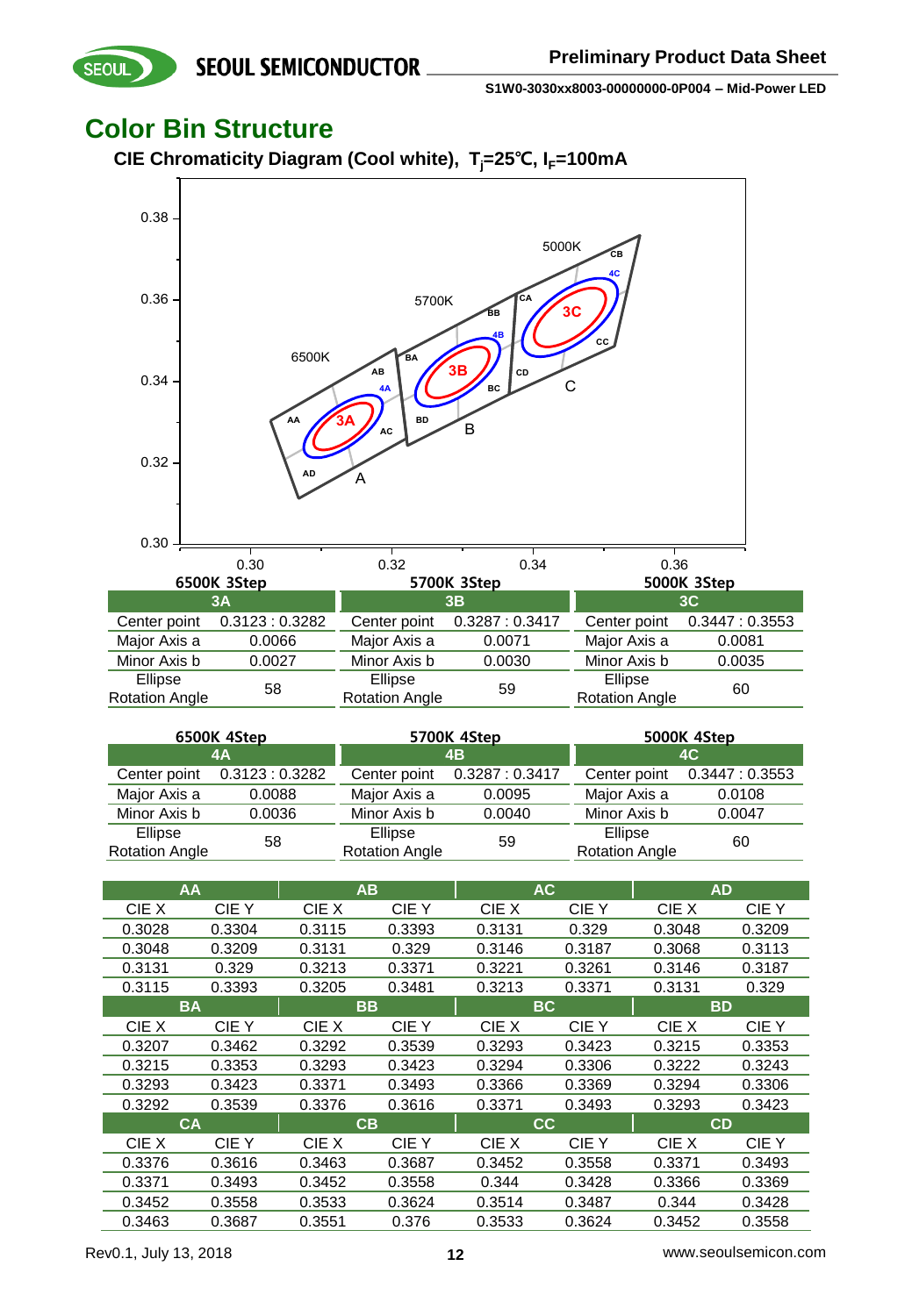### **Color Bin Structure**

SEOUL

**CIE Chromaticity Diagram (Cool white), Tj=25**℃**, IF=100mA**



|                       | 4500K 3Step   | 4000K 3Step           |               |  |  |
|-----------------------|---------------|-----------------------|---------------|--|--|
|                       | 3D            | 3E                    |               |  |  |
| Center point          | 0.3611:0.3658 | Center point          | 0.3818:0.3797 |  |  |
| Major Axis a          | 0.0090        | Major Axis a          | 0.0094        |  |  |
| Minor Axis b          | 0.0039        | Minor Axis b          | 0.0040        |  |  |
| Ellipse               | 55            | Ellipse               | 53            |  |  |
| <b>Rotation Angle</b> |               | <b>Rotation Angle</b> |               |  |  |

|                                  | 4500K 4Step                  | 4000K 4Step                      |               |  |
|----------------------------------|------------------------------|----------------------------------|---------------|--|
|                                  | 4D                           | 4E                               |               |  |
|                                  | Center point 0.3611 : 0.3658 | Center point                     | 0.3818:0.3797 |  |
| Major Axis a                     | 0.0120                       | Major Axis a                     | 0.0125        |  |
| Minor Axis b                     | 0.0052                       | Minor Axis b                     | 0.0053        |  |
| Ellipse<br><b>Rotation Angle</b> | 55                           | Ellipse<br><b>Rotation Angle</b> | 53            |  |

|        | <b>DA</b> |        | <b>DB</b> | <b>DC</b> |        | <b>DD</b> |             |
|--------|-----------|--------|-----------|-----------|--------|-----------|-------------|
| CIE X  | CIE Y     | CIE X  | CIE Y     | CIE X     | CIE Y  | CIE X     | <b>CIEY</b> |
| 0.3548 | 0.3736    | 0.3641 | 0.3804    | 0.3616    | 0.3663 | 0.353     | 0.3601      |
| 0.353  | 0.3601    | 0.3616 | 0.3663    | 0.359     | 0.3521 | 0.3511    | 0.3465      |
| 0.3616 | 0.3663    | 0.3703 | 0.3726    | 0.367     | 0.3578 | 0.359     | 0.3521      |
| 0.3641 | 0.3804    | 0.3736 | 0.3874    | 0.3703    | 0.3726 | 0.3616    | 0.3663      |
|        | EA        |        | <b>EB</b> | EC.       |        | <b>ED</b> |             |
|        |           |        |           |           |        |           |             |
| CIE X  | CIE Y     | CIE X  | CIE Y     | CIE X     | CIE Y  | CIE X     | CIE Y       |
| 0.3736 | 0.3874    | 0.3871 | 0.3959    | 0.3828    | 0.3803 | 0.3703    | 0.3726      |
| 0.3703 | 0.3726    | 0.3828 | 0.3803    | 0.3784    | 0.3647 | 0.367     | 0.3578      |
| 0.3828 | 0.3803    | 0.3952 | 0.388     | 0.3898    | 0.3716 | 0.3784    | 0.3647      |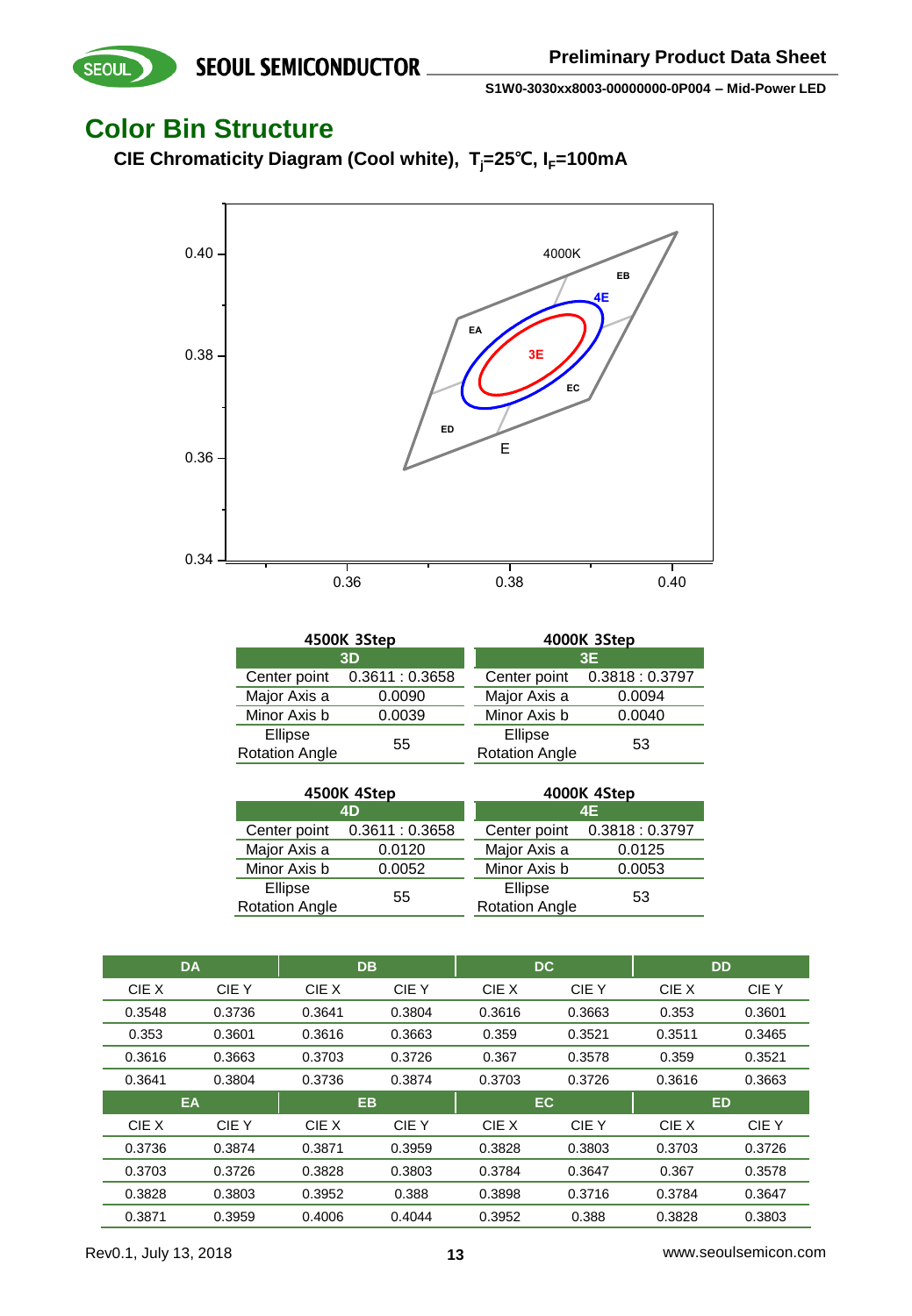### **Color Bin Structure**



| 3500K 3Step                      |               |                                  | 3000K 3Step     | 2700K 3Step                      |               |  |
|----------------------------------|---------------|----------------------------------|-----------------|----------------------------------|---------------|--|
| 3 Step                           |               | 3 Step                           |                 | 3 Step                           |               |  |
| Center point                     | 0.4073:0.3917 | Center point                     | 0.4338 : 0.4030 | Center point                     | 0.4578:0.4101 |  |
| Major Axis a                     | 0.0093        | Major Axis a                     | 0.0085          | Major Axis a                     | 0.0079        |  |
| Minor Axis b                     | 0.0041        | Minor Axis b                     | 0.0041          | Minor Axis b                     | 0.0041        |  |
| Ellipse<br><b>Rotation Angle</b> | 53            | Ellipse<br><b>Rotation Angle</b> | 53              | Ellipse<br><b>Rotation Angle</b> | 54            |  |

| 3500K 4Step           |               | 3000K 4Step           |                              | 2700K 4Step           |               |  |
|-----------------------|---------------|-----------------------|------------------------------|-----------------------|---------------|--|
| 4 Step                |               | 4 Step                |                              | 4 Step                |               |  |
| Center point          | 0.4073:0.3917 |                       | Center point 0.4338 : 0.4030 | Center point          | 0.4578:0.4101 |  |
| Major Axis a          | 0.0124        | Major Axis a          | 0.0113                       | Major Axis a          | 0.0105        |  |
| Minor Axis b          | 0.0055        | Minor Axis b          | 0.0055                       | Minor Axis b          | 0.0055        |  |
| Ellipse               | 53            | Ellipse               | 53                           | Ellipse               | 54            |  |
| <b>Rotation Angle</b> |               | <b>Rotation Angle</b> |                              | <b>Rotation Angle</b> |               |  |

|        | <b>FA</b>   | <b>FB</b> |             | FC.       |             | <b>FD</b> |             |
|--------|-------------|-----------|-------------|-----------|-------------|-----------|-------------|
| CIE X  | <b>CIEY</b> | CIE X     | <b>CIEY</b> | CIE X     | <b>CIEY</b> | CIE X     | CIE Y       |
| 0.3996 | 0.4015      | 0.4146    | 0.4089      | 0.4082    | 0.392       | 0.3943    | 0.3853      |
| 0.3943 | 0.3853      | 0.4082    | 0.392       | 0.4017    | 0.3751      | 0.3889    | 0.369       |
| 0.4082 | 0.392       | 0.4223    | 0.399       | 0.4147    | 0.3814      | 0.4017    | 0.3751      |
| 0.4146 | 0.4089      | 0.4299    | 0.4165      | 0.4223    | 0.399       | 0.4082    | 0.392       |
|        | <b>GA</b>   |           | <b>GB</b>   | <b>GC</b> |             | <b>GD</b> |             |
| CIE X  | <b>CIEY</b> | CIE X     | CIE Y       | CIE X     | CIE Y       | CIE X     | <b>CIEY</b> |
| 0.4299 | 0.4165      | 0.443     | 0.4212      | 0.4345    | 0.4033      | 0.4223    | 0.399       |
| 0.4223 | 0.399       | 0.4345    | 0.4033      | 0.4259    | 0.3853      | 0.4147    | 0.3814      |
| 0.4345 | 0.4033      | 0.4468    | 0.4077      | 0.4373    | 0.3893      | 0.4259    | 0.3853      |
| 0.443  | 0.4212      | 0.4562    | 0.426       | 0.4468    | 0.4077      | 0.4345    | 0.4033      |
|        | <b>HA</b>   |           | <b>HB</b>   | HC.       |             | <b>HD</b> |             |
| CIE X  | CIE Y       | CIE X     | CIE Y       | CIE X     | CIE Y       | CIE X     | CIE Y       |
| 0.4562 | 0.426       | 0.4687    | 0.4289      | 0.4585    | 0.4104      | 0.4468    | 0.4077      |
| 0.4468 | 0.4077      | 0.4585    | 0.4104      | 0.4483    | 0.3919      | 0.4373    | 0.3893      |
| 0.4585 | 0.4104      | 0.4703    | 0.4132      | 0.4593    | 0.3944      | 0.4483    | 0.3919      |
| 0.4687 | 0.4289      | 0.481     | 0.4319      | 0.4703    | 0.4132      | 0.4585    | 0.4104      |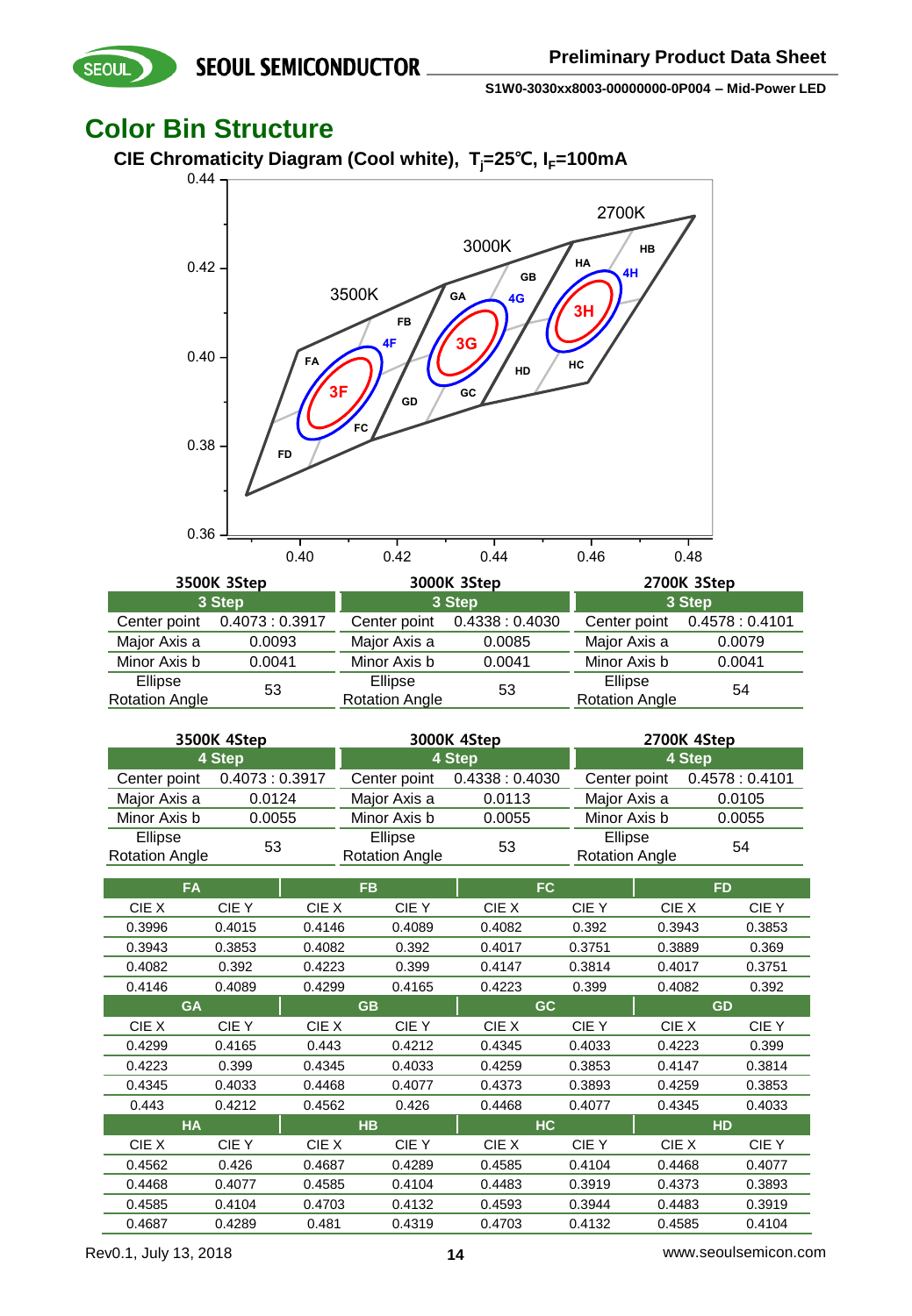

# **Mechanical Dimensions**



(1) All dimensions are in millimeters.

- (2) Scale : none
- (3) Undefined tolerance is  $\pm$ 0.2mm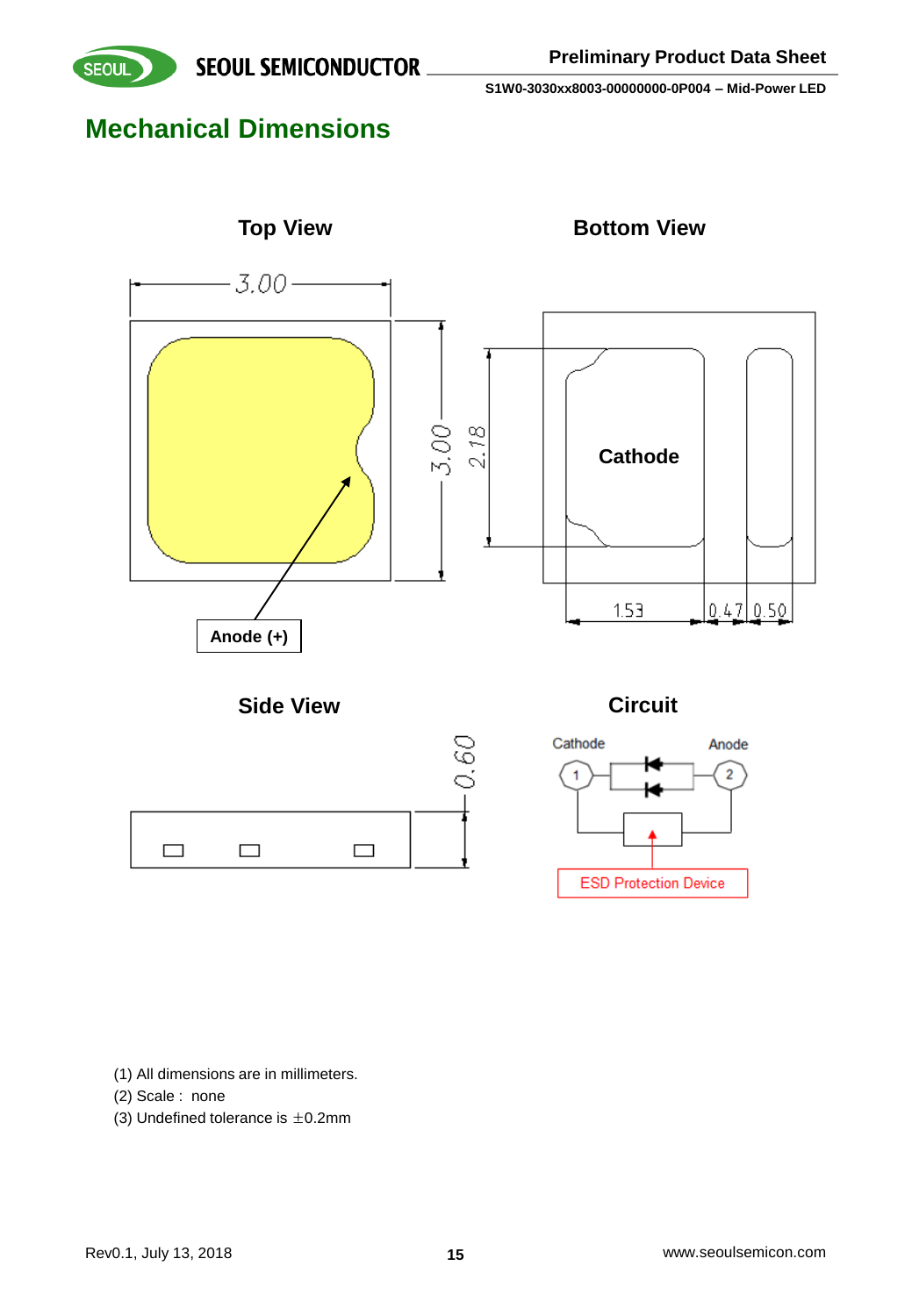

### **Recommended Solder Pad**



### **Notes :**

- (1) All dimensions are in millimeters.
- (2) Scale : none
- (3) This drawing without tolerances are for reference only
- (4) Undefined tolerance is  $\pm$ 0.1mm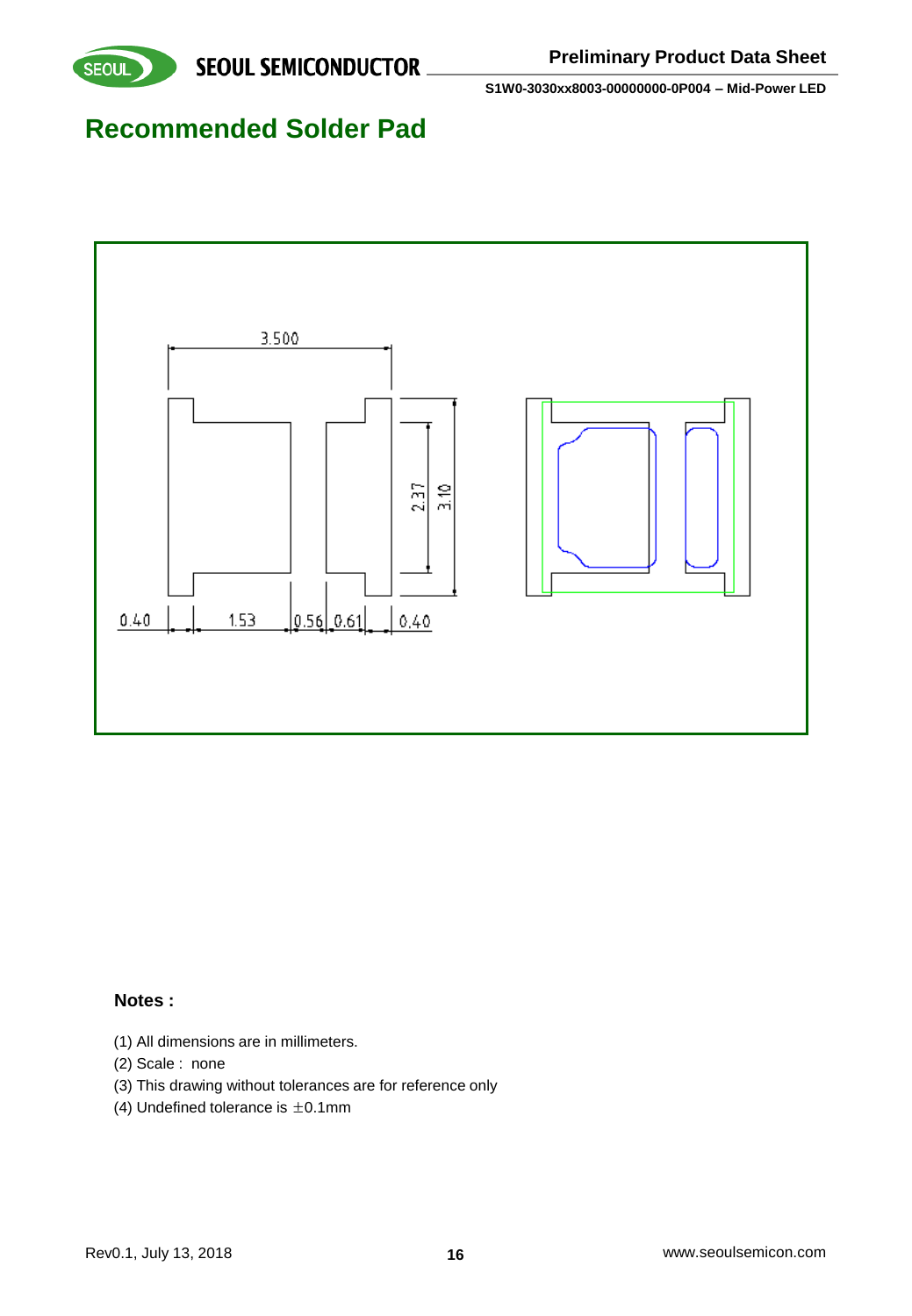### **Reflow Soldering Characteristics**



#### **Table 7.**

**SEOUL** 

| <b>Profile Feature</b>                                                                            | <b>Sn-Pb Eutectic Assembly</b>                | <b>Pb-Free Assembly</b>            |
|---------------------------------------------------------------------------------------------------|-----------------------------------------------|------------------------------------|
| Average ramp-up rate (Tsmax to Tp)                                                                | 3° C/second max.                              | 3° C/second max.                   |
| Preheat<br>- Temperature Min (Tsmin)<br>- Temperature Max (Tsmax)<br>- Time (Tsmin to Tsmax) (ts) | 100 $\degree$ C<br>150 $°C$<br>60-120 seconds | 150 °C<br>200 °C<br>60-180 seconds |
| Time maintained above:<br>- Temperature (TL)<br>- Time (tL)                                       | 183 °C<br>60-150 seconds                      | 217 $\degree$ C<br>60-150 seconds  |
| Peak Temperature (Tp)                                                                             | $215^{\circ}$ C                               | $260^{\circ}$ C                    |
| Time within 5°C of actual Peak<br>Temperature (tp)2                                               | 10-30 seconds                                 | 20-40 seconds                      |
| Ramp-down Rate                                                                                    | 6 °C/second max.                              | 6 °C/second max.                   |
| Time 25°C to Peak Temperature                                                                     | 6 minutes max.                                | 8 minutes max.                     |

### **Caution**

- (1) Reflow soldering is recommended not to be done more than two times. In the case of more than 24 hours passed soldering after first, LEDs will be damaged.
- (2) Repairs should not be done after the LEDs have been soldered. When repair is unavoidable, suitable tools must be used.
- (3) When soldering, do not put stress on the LEDs during heating.
- (4) After soldering, do not warp the circuit board.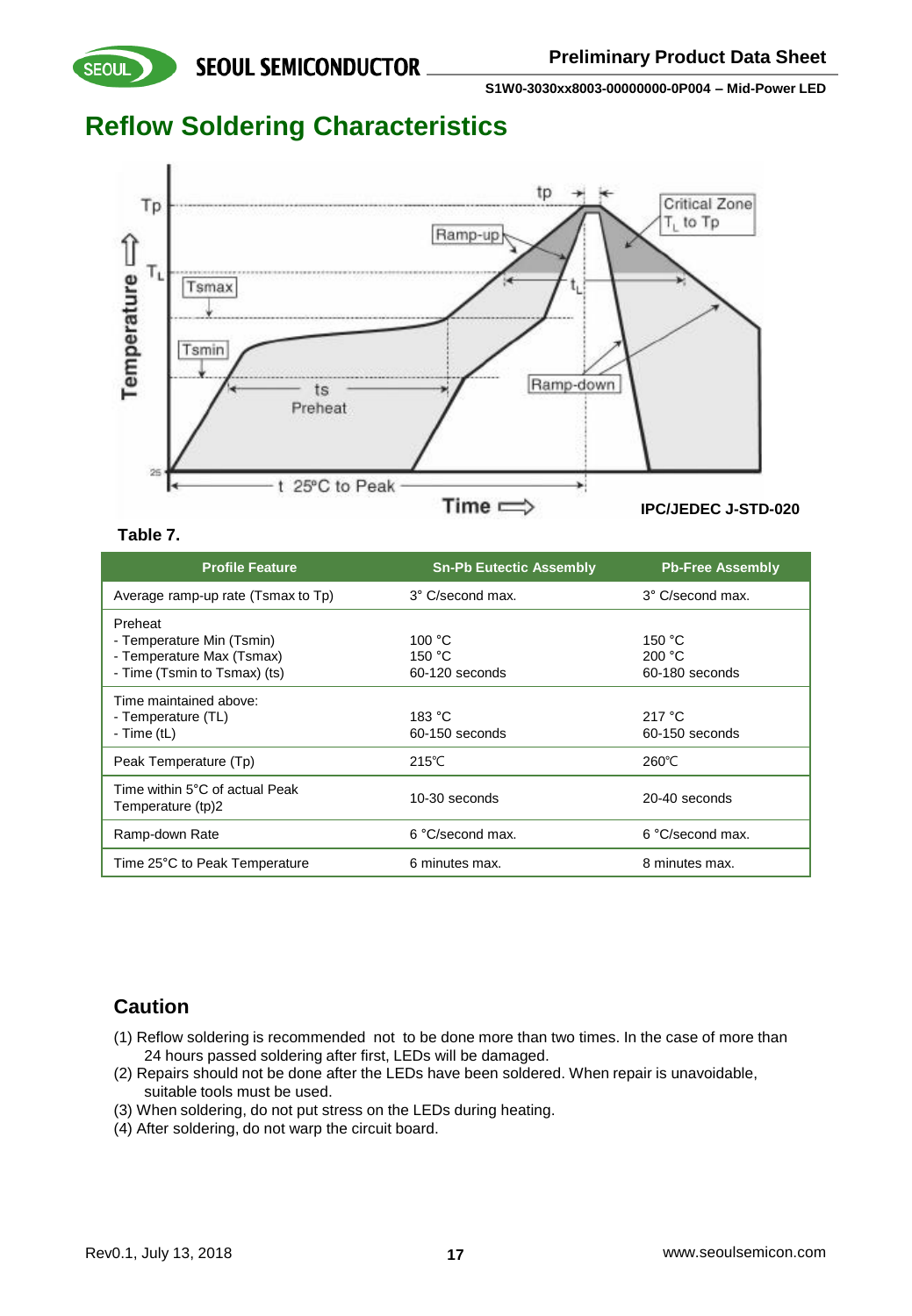

**SEQUL SEMICONDUCTOR** 

**S1W0-3030xx8003-00000000-0P004 – Mid-Power LED**

# **Emitter Tape & Reel Packing**









- (1) Quantity : 4,500pcs/Reel
- (2) Cumulative Tolerance : Cumulative Tolerance/10 pitches to be  $\pm$ 0.2mm
- (3) Adhesion Strength of Cover Tape
- Adhesion strength to be 0.1-0.7N when the cover tape is turned off from the carrier tape at the angle of 10˚ to the carrier tape.
- (4) Package : P/N, Manufacturing data Code No. and Quantity to be indicated on a damp proof Package.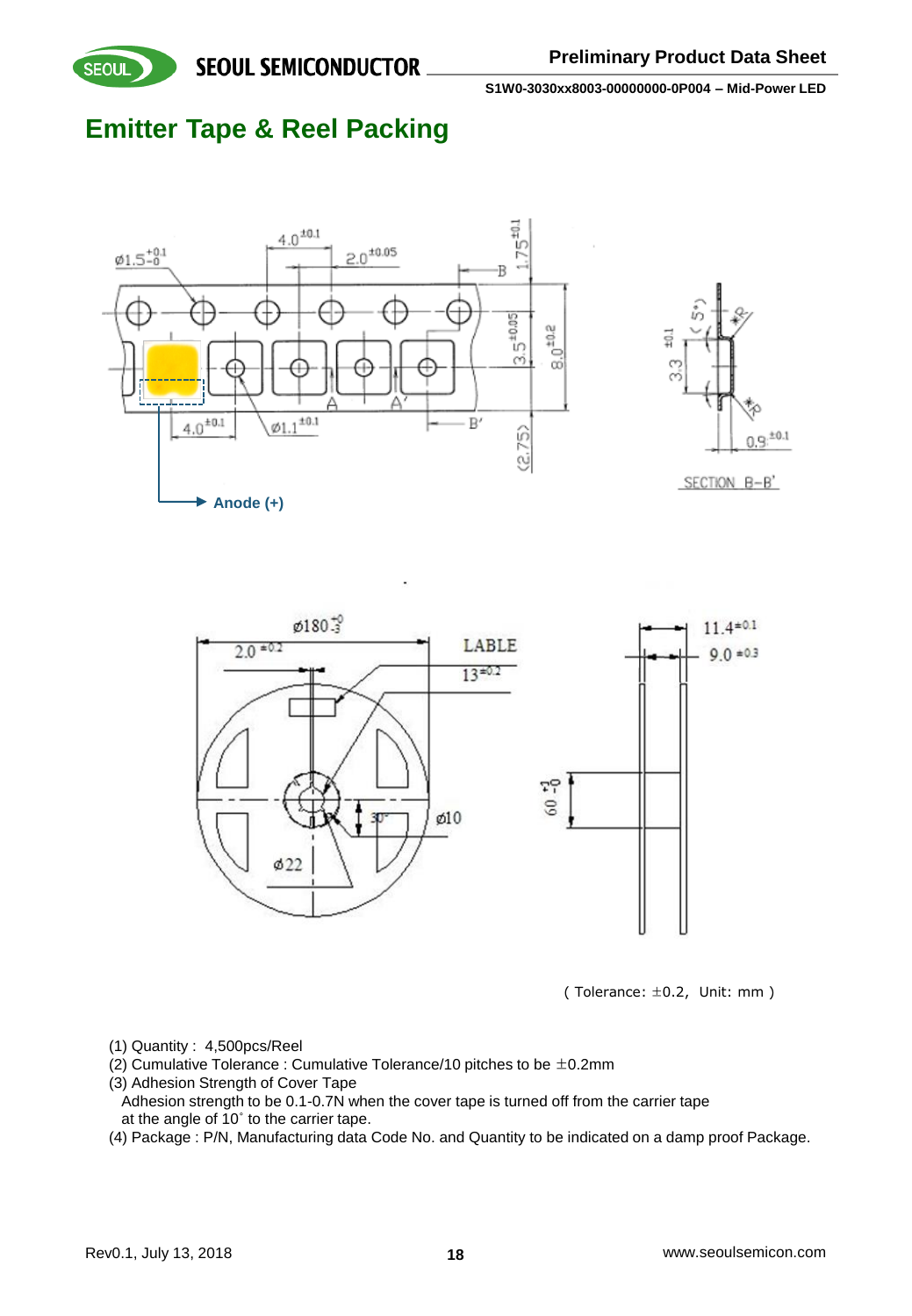



# **Emitter Tape & Reel Packing**

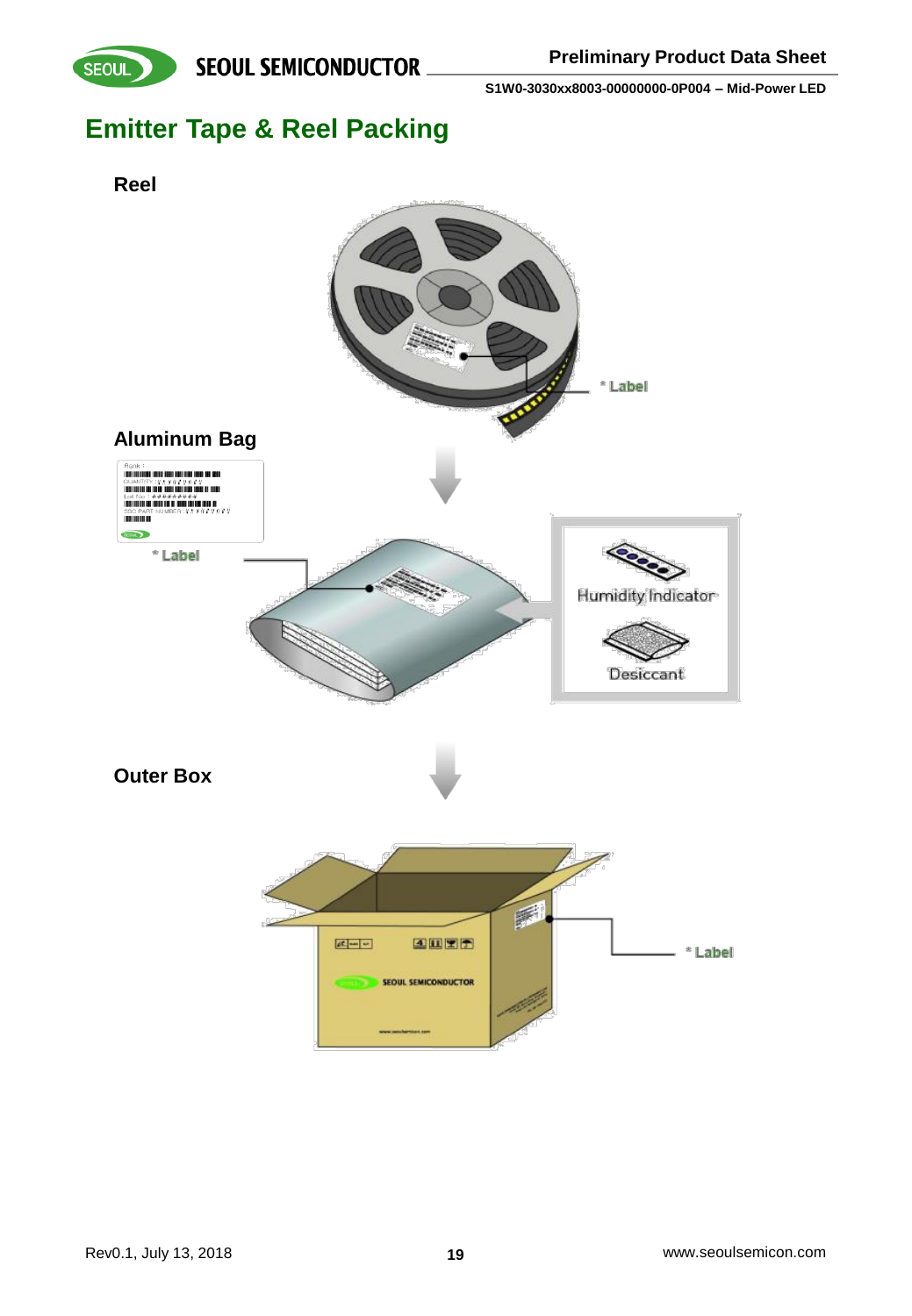

### **Product Nomenclature**

### **Table 8. Part Numbering System**

| <b>Part Number Code</b>          | <b>Description</b>                      | <b>Part Number</b> | Value                |
|----------------------------------|-----------------------------------------|--------------------|----------------------|
| $X_1$                            | Company                                 | S                  | Seoul Semiconductor  |
| $\mathsf{X}_2$                   | Level of Integration                    | 1                  | Discrete LED         |
| $X_3X_4$                         | Technology                              | W <sub>0</sub>     | <b>General White</b> |
|                                  |                                         |                    |                      |
| $X_5X_6X_7X_8$                   | Dimension                               | 3030               |                      |
| $X_9X_{10}$                      | <b>CCT</b>                              | <b>XX</b>          |                      |
| $X_{11}X_{12}$                   | CRI                                     | 80                 |                      |
| $X_{13}X_{14}$                   | Vf                                      | 03                 |                      |
|                                  |                                         |                    |                      |
| $X_{15}X_{16}X_{17}$             | Characteristic code<br><b>Flux Rank</b> | 000                |                      |
| $X_{18}X_{19}X_{20}$             | Characteristic code<br>Vf Rank          | 000                |                      |
| $\mathsf{X}_{21}\mathsf{X}_{22}$ | Characteristic code<br>Color Step       | 00                 |                      |
|                                  |                                         |                    |                      |
| $\mathsf{X}_{23}\mathsf{X}_{24}$ | Type                                    | 0P                 |                      |
| $X_{25}X_{26}X_{27}$             | Internal code                           | 004                |                      |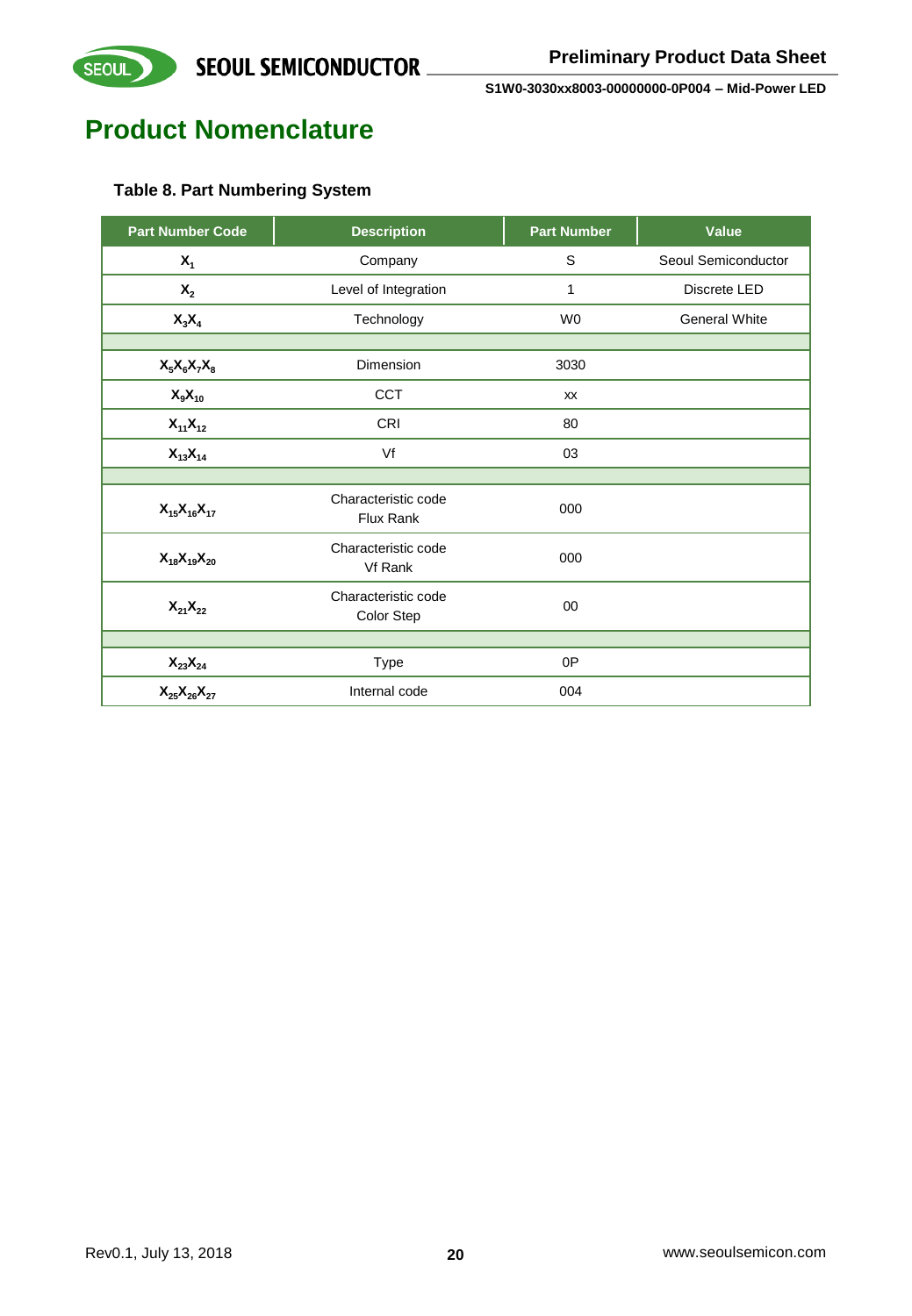

# **Handling of Silicone Resin for LEDs**

(1) During processing, mechanical stress on the surface should be minimized as much as possible. Sharp objects of all types should not be used to pierce the sealing compound.



(2) In general, LEDs should only be handled from the side. By the way, this also applies to LEDs without a silicone sealant, since the surface can also become scratched.



(3) When populating boards in SMT production, there are basically no restrictions regarding the form of the pick and place nozzle, except that mechanical pressure on the surface of the resin must be prevented. This is assured by choosing a pick and place nozzle which is larger than the LED's reflector area.

(4) Silicone differs from materials conventionally used for the manufacturing of LEDs. These conditions must be considered during the handling of such devices. Compared to standard encapsulants, silicone is generally softer, and the surface is more likely to attract dust.

As mentioned previously, the increased sensitivity to dust requires special care during processing. In cases where a minimal level of dirt and dust particles cannot be guaranteed, a suitable cleaning solution must be applied to the surface after the soldering of components.

(5) SSC suggests using isopropyl alcohol for cleaning. In case other solvents are used, it must be assured that these solvents do not dissolve the package or resin. Ultrasonic cleaning is not recommended. Ultrasonic cleaning may cause damage to the LED.

(6) Please do not mold this product into another resin (epoxy, urethane, etc) and do not handle this. product with acid or sulfur material in sealed space.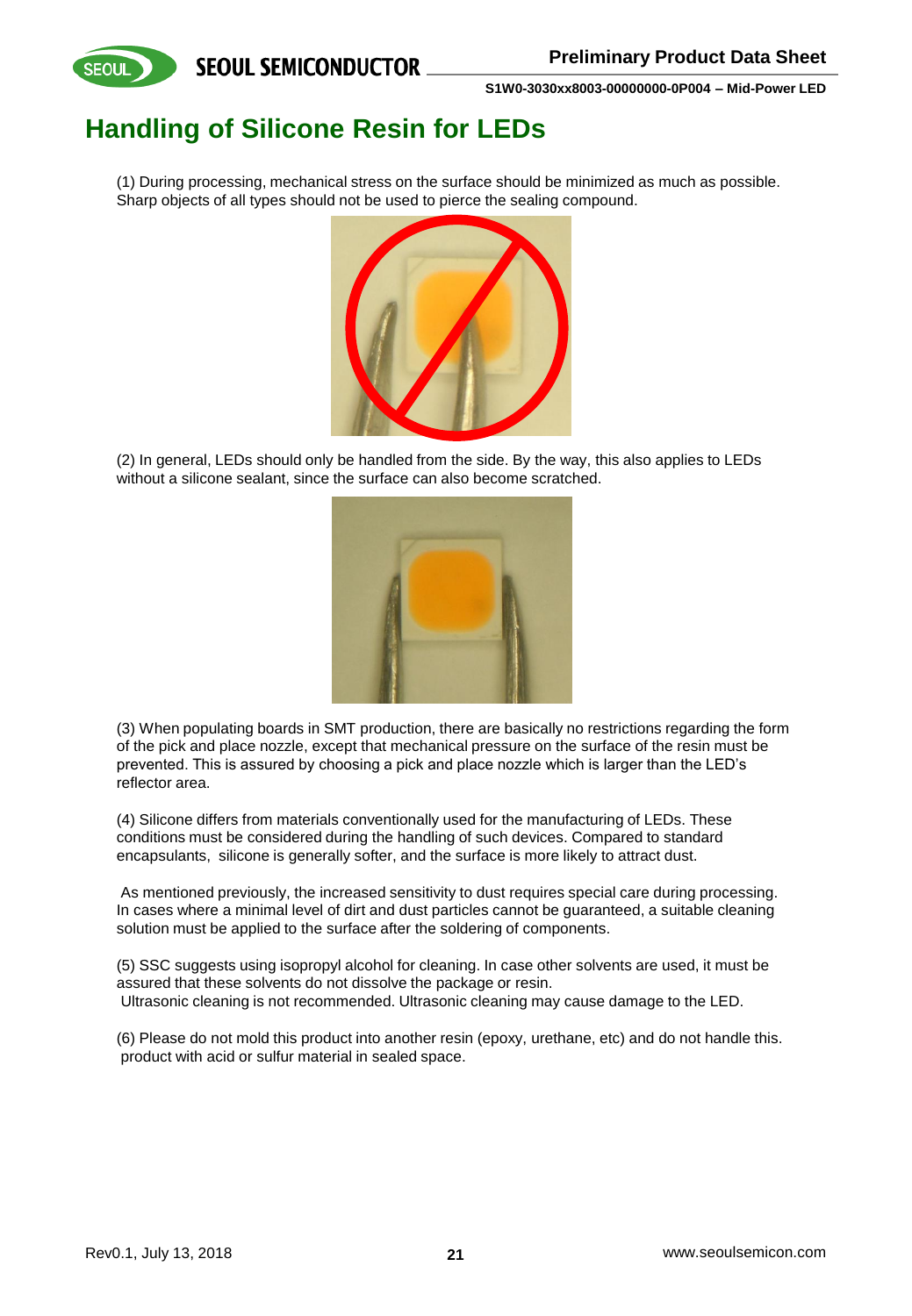

# **Precaution for Use**

#### (1) Storage

To avoid the moisture penetration, we recommend store in a dry box with a desiccant. The recommended storage temperature range is 5℃ to 30℃ and a maximum humidity of RH50%.

(2) Use Precaution after Opening the Packaging

Use proper SMT techniques when the LED is to be soldered dipped as separation of the lens may affect the light output efficiency.

- Pay attention to the following:
- a. Recommend conditions after opening the package
	- Sealing
	- Temperature : 5 ~ 30℃ Humidity : less than RH60%
- b. If the package has been opened more than 4 week**(MSL\_2a)** or the color of the desiccant changes, components should be dried for 10-24hr at 65±5℃
- (3) Do not apply mechanical force or excess vibration during the cooling process to normal temperature after soldering.
- (4) Do not rapidly cool device after soldering.
- (5) Components should not be mounted on warped (non coplanar) portion of PCB.
- (6) Radioactive exposure is not considered for the products listed here in.
- (7) Gallium arsenide is used in some of the products listed in this publication. These products are dangerous if they are burned or shredded in the process of disposal. It is also dangerous to drink the liquid or inhale the gas generated by such products when chemically disposed of.
- (8) This device should not be used in any type of fluid such as water, oil, organic solvent and etc. When washing is required, IPA (Isopropyl Alcohol) should be used.
- (9) When the LEDs are in operation the maximum current should be decided after measuring the package temperature.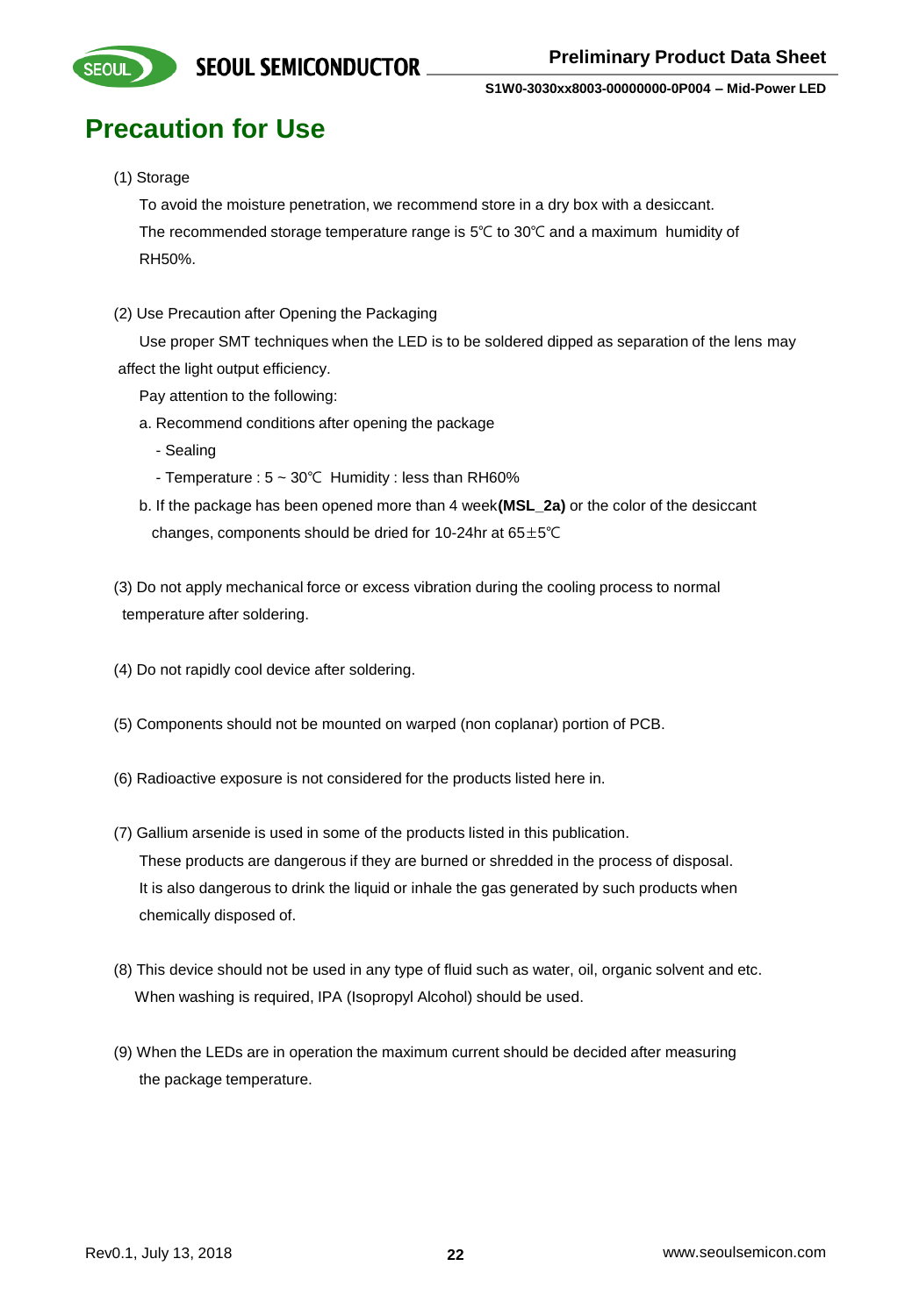

# **Precaution for Use**

- (10) The appearance and specifications of the product may be modified for improvement without notice.
- (11) Long time exposure of sunlight or occasional UV exposure will cause lens discoloration.
- (12) VOCs (Volatile organic compounds) emitted from materials used in the construction of fixtures can penetrate silicone encapsulants of LEDs and discolor when exposed to heat and photonic energy. The result can be a significant loss of light output from the fixture. Knowledge of the properties of the materials selected to be used in the construction of fixtures can help prevent these issues.
- (13) Attaching LEDs, do not use adhesives that outgas organic vapor.
- (14) The driving circuit must be designed to allow forward voltage only when it is ON or OFF. If the reverse voltage is applied to LED, migration can be generated resulting in LED damage.
- (15) Similar to most Solid state devices;

LEDs are sensitive to Electro-Static Discharge (ESD) and Electrical Over Stress (EOS). Below is a list of suggestions that Seoul Semiconductor purposes to minimize these effects.

a. ESD (Electro Static Discharge)

Electrostatic discharge (ESD) is the defined as the release of static electricity when two objects come into contact. While most ESD events are considered harmless, it can be an expensive problem in many industrial environments during production and storage. The damage from ESD to an LEDs may cause the product to demonstrate unusual characteristics such as:

- Increase in reverse leakage current lowered turn-on voltage
- Abnormal emissions from the LED at low current

The following recommendations are suggested to help minimize the potential for an ESD event. One or more recommended work area suggestions:

- Ionizing fan setup
- ESD table/shelf mat made of conductive materials
- ESD safe storage containers

One or more personnel suggestion options:

- Antistatic wrist-strap
- Antistatic material shoes
- Antistatic clothes

Environmental controls:

- Humidity control (ESD gets worse in a dry environment)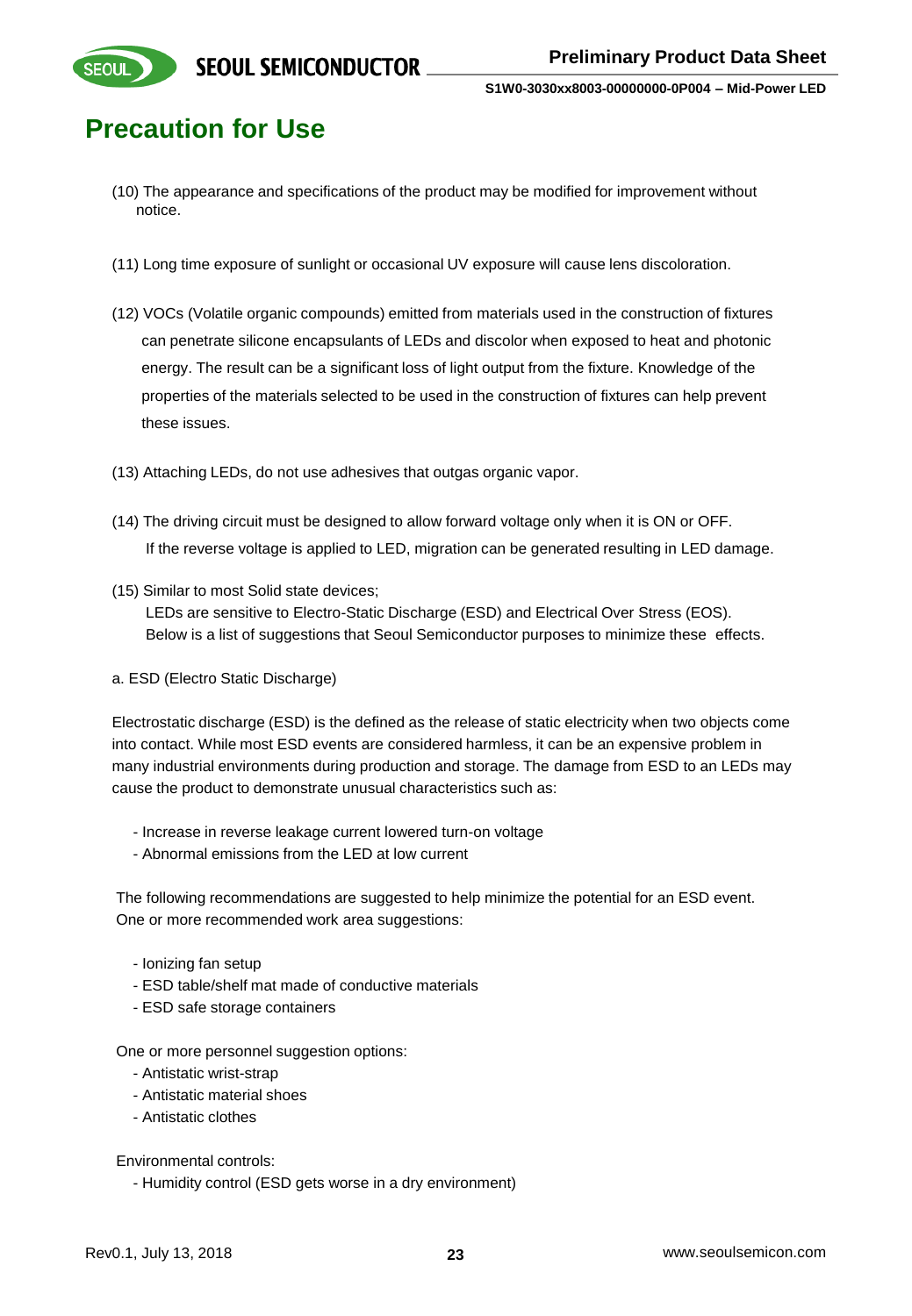

### **Precaution for Use**

b. EOS (Electrical Over Stress)

Electrical Over-Stress (EOS) is defined as damage that may occur when an electronic device is subjected to a current or voltage that is beyond the maximum specification limits of the device. The effects from an EOS event can be noticed through product performance like:

- Changes to the performance of the LED package

(If the damage is around the bond pad area and since the package is completely encapsulated the package may turn on but flicker show severe performance degradation.)

- Changes to the light output of the luminaire from component failure
- Components on the board not operating at determined drive power

Failure of performance from entire fixture due to changes in circuit voltage and current across total circuit causing trickle down failures. It is impossible to predict the failure mode of every LED exposed to electrical overstress as the failure modes have been investigated to vary, but there are some common signs that will indicate an EOS event has occurred:

- Damaged may be noticed to the bond wires (appearing similar to a blown fuse)
- Damage to the bond pads located on the emission surface of the LED package
- (shadowing can be noticed around the bond pads while viewing through a microscope)
- Anomalies noticed in the encapsulation and phosphor around the bond wires.
- This damage usually appears due to the thermal stress produced during the EOS event.
- c. To help minimize the damage from an EOS event Seoul Semiconductor recommends utilizing:
	- A surge protection circuit
	- An appropriately rated over voltage protection device
	- A current limiting device